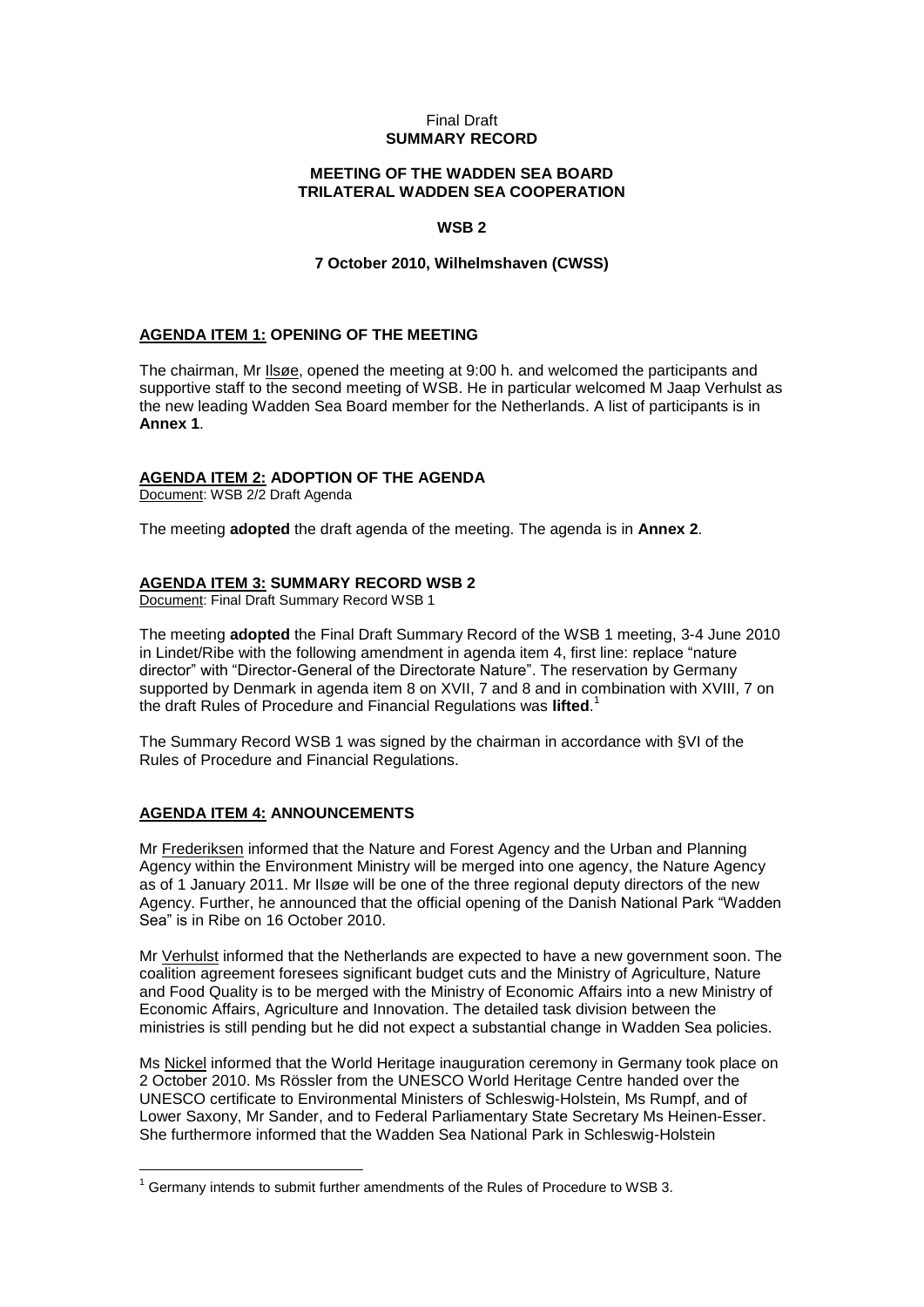celebrated its 25th anniversary on the same day. Finally, she announced that a budget of  $\epsilon$  2 million had been made available for structural investments related to the World Heritage status.

Mr Rösner referred to the poster on the East Atlantic Flyway recently published by WWF underlining the central position of the Wadden Sea on this flyway and the decision of the World Heritage Committee last year to promote cooperation along the flyway. A modified version of the poster has been made for use in the West Africa Marine Eco-region (WAMER)

The meeting **noted** the information.

#### **AGENDA ITEM 5: PROGRAMME PRESIDENCY 2010 - 13**

Documents: WSB 2/5/1 Programme Presidency 2010 – 2013

Mr Frederiksen briefly presented the programme of the Danish presidency 2010 - 13. He in particular emphasized that Denmark is working towards a resolution for the nomination for the extension of the Wadden Sea World Heritage with the Danish part by 1 February 2012, provided that there is backing up from the municipalities and the upcoming National Park Board. He further pointed out that with regard to the Wadden Sea Plan decisions of the Ministerial Council Declaration (MCD), the evaluation of the High Level Review would have priority and the involvement of the Wadden Sea Forum (WSF) in the implementation process was considered important. Finally, within the programme, Denmark would offer its resources such as e.g. regarding information and education and culture and landscape.

Ms Nickel thanked the presidency for presenting its programme for the next three years. She welcomed that the evaluation of the High Level Review should have priority but underlined that Germany could not approve of changes in the boundaries of the Wadden Sea Cooperation Area in particular landward. She pointed out that also the  $CO<sub>2</sub>$  neutrality Wadden Sea Region is an important issue for Germany in the next period.

Mr Verhulst also thanked for the programme information. He pointed out the relationship between the MCD, the Strategy and the Business Plan, emphasizing that the MCD has to be regarded as the basic leading document. These documents should guide the common work. He also underlined the importance of the education and information and the continuation of the IWSS project.

Mr Verheij pointed out that shipping safety should have a priority in the next period and offered the support of the WSF in this regard.

Mr Rösner underlined that it would be important not to establish a new network with regard to education but use and extend the existing IWSS information and education network.

The meeting **noted** the document and the comments made.

#### **AGENDA ITEM 6: COMMUNICATION STRATEGY**

Document: WSB 2/6/1 Development Trilateral Communication Strategy

The meeting, having discussed the project proposal by the secretariat for the development of a communication strategy,

- (1) **Approved** of the proposed method and approach for the elaboration of the communication strategy in the understanding that, as a first step, the key target groups for the communication strategy should be defined and that a primary target level would be the regional and local level.
- (2) **Welcomed** the possible financial support by Germany to allow a professional facilitation of the process.
- (3) **Approved** of the establishment respectively continuation of the IWSS Education and Information Network Group under Danish chairmanship.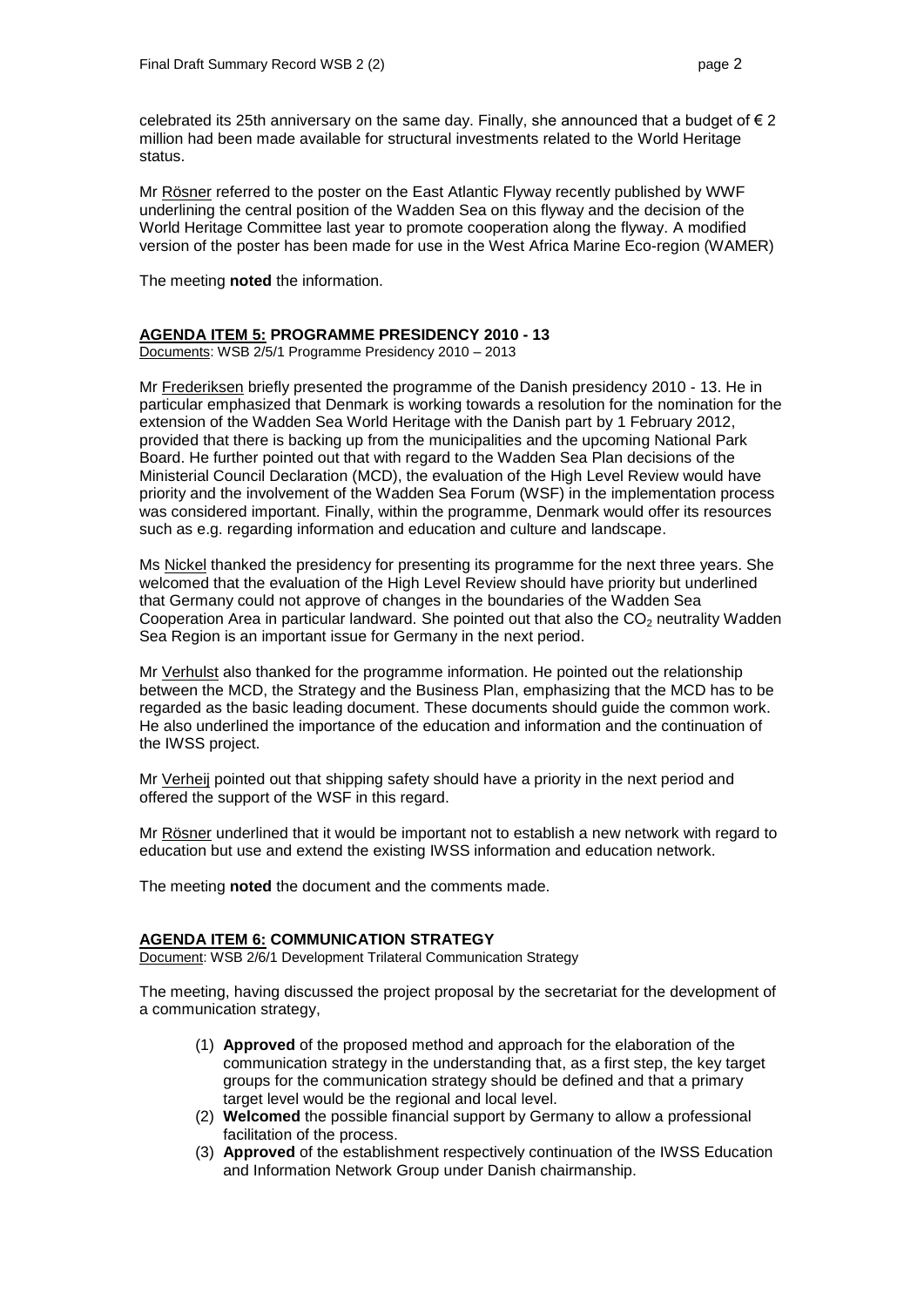(4) **Instructed** the secretariat with the implementation and coordination taking account of the employment of the Communication Officer.

The secretary briefly informed on the status of the application of the communication officer for the three-year communication project. The meeting **approved** of the two-stage interview procedure, as proposed by the secretary:

- (1) Interviews with selected national applicants by national representatives and the secretariat with a view to a selection of a limited number of candidates for
- (2) A common interview and final selection by an interview committee consisting of one representative per country and the secretariat.

The secretary was **authorized** to coordinate the above outlined employment procedure.

## **AGENDA ITEM 7: BUSINESS PLAN 2010 – 13**

#### **7.1 Priority issues**

Document: WSB/2/7/1-1 Priority Issues

The WSB discussed document WSB/2/7/1-1 and **adopted** the proposals contained in the document with the following additions:

Proposal 1.2. The installation of an independent scientific board is supported under the condition that § 41 MCD is adhered to.

Proposal 2.2. The Dutch delegation will assist in getting the relevant seal data.

Proposal 2.3 The Dutch delegation, together with the CWSS, will find a chairperson for the meeting.

Proposal 3. Outcome discussion organisational structure.

Proposal 4. A Flyway workshop will be organised early 2011, with the aim of identifying the best approach to strengthening flyway cooperation. Relevant flyway partners will be invited. Terms of Reference are currently being developed. The results of the workshop will be submitted for discussion to the WSB.

Proposal 9. The workshop would be organized under the responsibility of the Task Group Shipping.

#### **7.2 Business Plan**

Documents: WSB/2/7/2-1 Organizational Structure; WSB 2/7/2-2 Business Plan, draft September 2010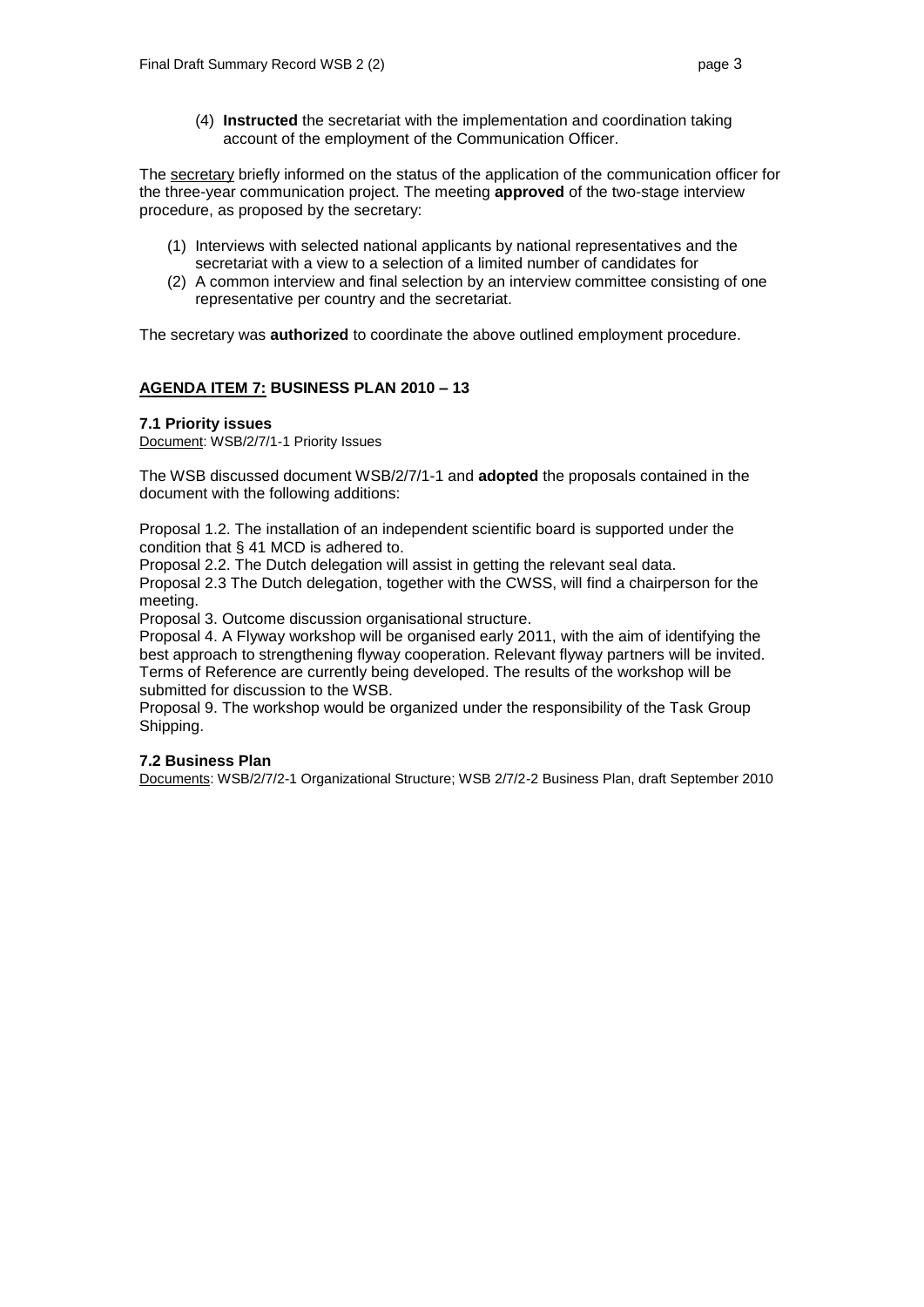#### Organisational structure

The WSB discussed the organizational structure as proposed by the ad-hoc Working Group Architecture and **agreed** to the overall structure, the establishment of 5 Task Groups including their Terms of Reference and the establishment of the Expert Network Groups as in the amended document WSB/2/7/2-1 in **Annex 3**.

The WSB additionally **agreed** to separate the tasks related to climate change adaptation and mitigation. TG Climate would be responsible for adaptation (MCD §§21-23).

With regard to the implementation of MCD § 24, the WSB **agreed** to carry out a study into the current situation and trilateral possibilities regarding  $CO<sub>2</sub>$  neutrality. The German delegation offered to submit a proposal to the next WSB meeting. The WSF would be involved in the study.<sup>2</sup>

The Danish delegation offered to delegate an observer member to the TG World Heritage.

With regard to fisheries, the WSB **adopted** the proposal from the document to carry out a study first and to define this in the Business Plan, and then to discuss the necessity of establishing a TG.

With regard to goose management, the WSB discussed whether or not follow-up work should be done under the responsibility of the TWSC or the WSF. The German delegation stated that it will not accept a Goose Management Task Group under the lead of the WSB but sees the responsibility with the WSF. Mr Friis-Hauge confirmed that the WSF is willing to continue working on this issue.

#### The meeting **agreed**

1. That the responsible authorities would have to be involved in the work

2. That it should be clarified as a first step which specific tasks would have to be carried out

3. To install an ad-hoc working group of competent authorities of the three countries with the aim of investigating the legal feasibility of the development of a Goose Management Plan in accordance with § 14 of the Sylt Declaration. The outcome will be discussed at WSB-3 in the framework of considerations about establishing a Task Group.

With regard to the proposed TG landscape and culture the German delegation stated that it will not accept a Landscape and Culture Task Group under the lead of the WSB but sees the responsibility with the WSF. The meeting **agreed** to organise a workshop on the invitation of Denmark and to report the outcome to the WSB with a view to consider establishing a task group.

The WSB then discussed membership and chairpersons of the TGs. The following was **agreed:**

- TG Management would be chaired by the German federal ministry.
- TG Climate and TG Shipping would be chaired by either Denmark or the Netherlands. These two delegations would sort out their positions within one week.
- TG World Heritage would be chaired by the secretariat. The secretariat would come up with a candidate for TG sustainable tourism.
- Names for chairpersons would be submitted to the secretariat within one week.
- TG members to be nominated by the national delegations within 4 weeks.

With regard to the task division between the Expert Group TMAG and TG Management, Mr Frederiksen emphasised that technical monitoring aspects should be ascribed to the TMAG

 2 In consultation between the German and the Dutch delegation it was later agreed that the Dutch delegation will take the lead with the support of the German delegation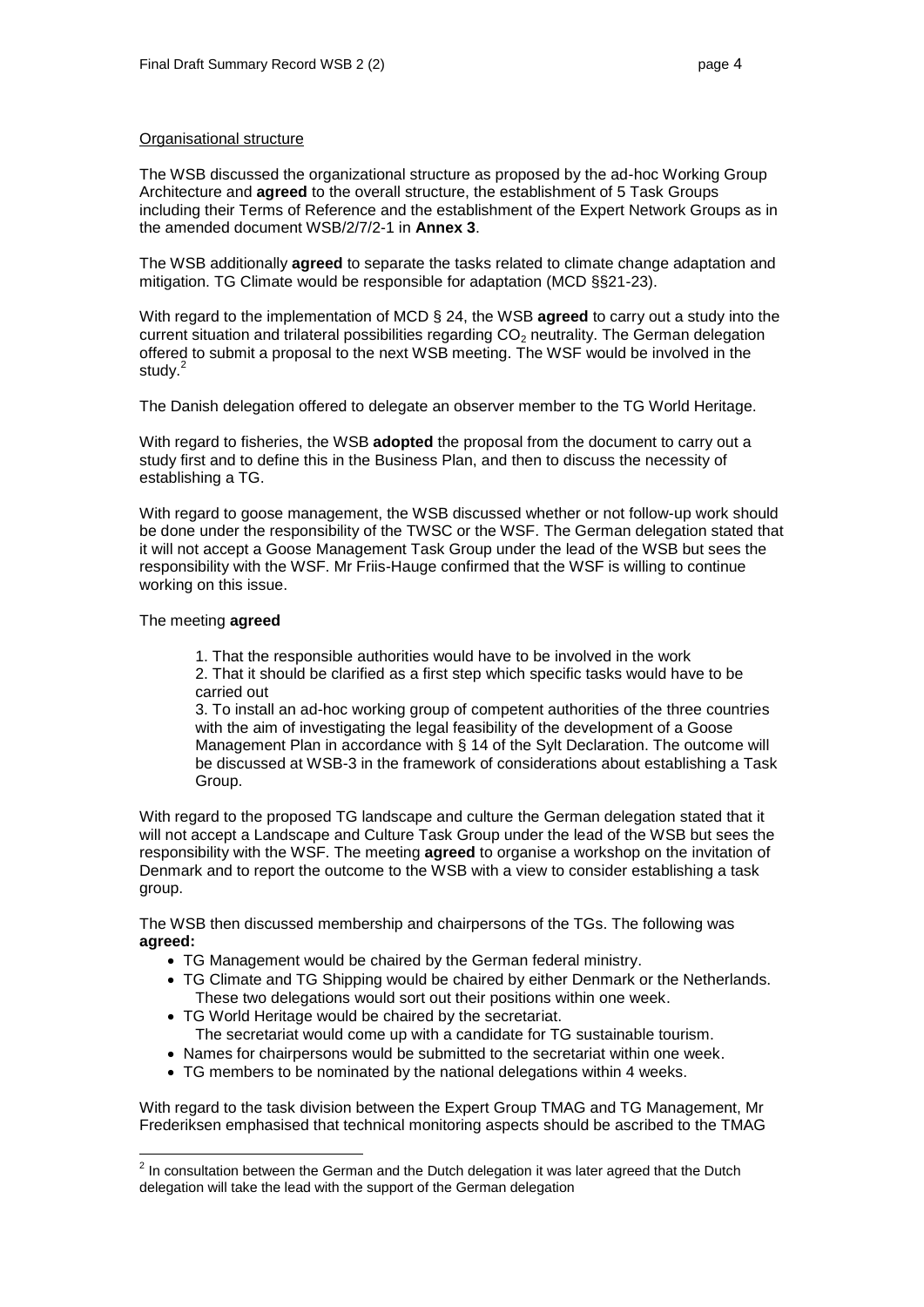Expert Group and that monitoring aspects linked to management was under the responsibility of TG Management.

With regard to the Dutch proposal on portfolio responsibility by members of the WSB, it was **agreed** to try out the option for portfolios that may need extra attention.

#### Business Plan

The meeting discussed the Business Plan and **decided** not to adopt it in detail now. The headlines of the Business Plan could be **supported** but the implementation should be done in connection with the annual work plan and an approved budget. In order to continue the process of further completing the Business Plan, the following was **agreed**

(1) Delegations will provide specific comments to the current version of the BP;

(2) The secretariat will elaborate a consolidated version on the basis of the comments received. A column "progress" will be added;

(3) A meeting with the heads of delegations will be organised in November, at which the further development of the Business Plan will be discussed within the framework of the annual work plan and the budget.

#### **AGENDA ITEM 8: WADDEN SEA FORUM**

Document: WSB/2/8/1 Evaluation WSF

The meeting discussed document WSB/2/8/1 and **agreed** to structure the evaluation process according to two consecutive steps

- 1. Clarification within WSF about
	- a. WSFs function and claim
	- b. Further development of WSFs mediator role
	- c. Legal status
	- d. Membership
	- e. Topics to be addressed
- 2. Drafting of a new MoU, which should be more specific than the current one and which should also cover financial and organisational aspects.

The WSB **decided** that a first draft proposal for a new MoU would be elaborated by the CWSS and the WSF secretariat and be submitted to the next WSB meeting. The meeting furthermore **decided** to prolong the current MoU arrangement with regard to contents until the finalization of the MoU follow up with one year at the latest. Ms Nickel reminded that German regulations preclude an institutional funding of the WSF and project funding is the only option available for a continuation of the financial support by the German Federal Environment Ministry. The WSF was requested to submit an application soon for a project starting in early 2011.

#### **AGENDA ITEM 9: WADDEN SEA WORLD HERITAGE**

Document: WSB 2/9/1 Organizational Structure and Timetable Extension; WSB 2/9/2 Progress Report Wadden Sea World Heritage

#### Organizational Structure and Timetable Extension

The meeting, having approved of the Terms of Reference of the Task Group World Heritage (TG-WH) and the Task Group Sustainable Tourism Strategy (TG-STS) under agenda item 7, **approved** of the Terms of Reference for the project on the Elaboration of a Sustainable Tourism Development Strategy for the Wadden Sea.

As to the proposed budget for the project, regional contribution was **pledged** from the Netherlands and Lower Saxony whereas Schleswig-Holstein would further investigate and come back to the secretary as soon as possible. On behalf of the Danish municipalities, Mr Holst Christensen declared that no Danish contribution could be pledged. The Danish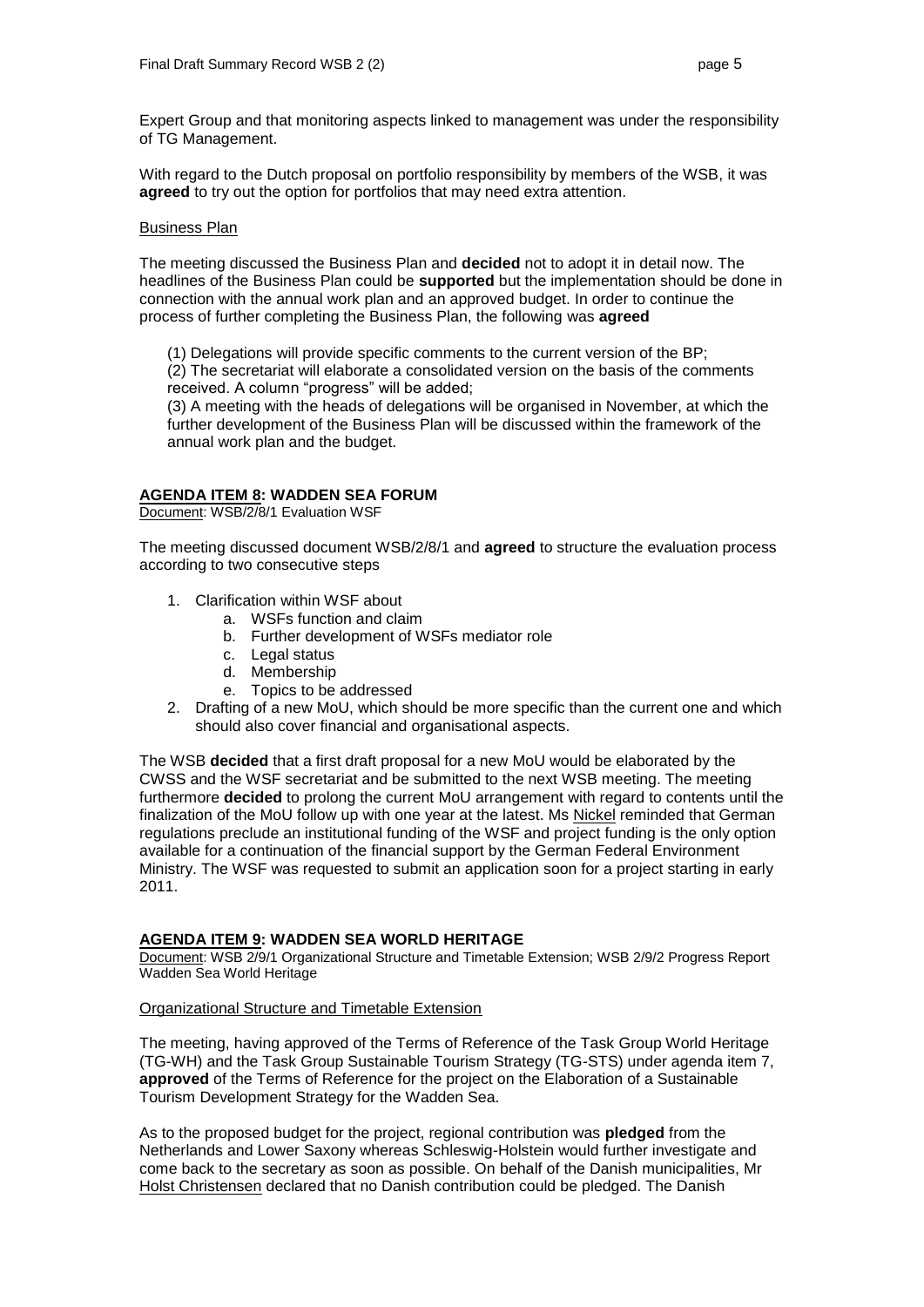municipalities had, in the process of establishing the national park, implemented a comparable project and the results of the project could be made available.

The secretary was **authorized** with the further implementation of the project until the TG-STS would be operational.

As regards the extension of the existing Wadden Sea World Heritage property with the Hamburg Wadden Sea National Park, the WSB **welcomed** the decision of Hamburg to strive for such an extension as a request of a "minor boundary modification" according to §§ 163/164 of the Operational Guidelines until **1 February 2011** and therefore **instructed** the CWSS to prepare the appropriate nomination dossier in close cooperation and consultation with the partners of the co-operation, and provide support to Hamburg concerning guidance and technical advice in the nomination process.

#### Progress Report

The meeting **approved** of the draft Communication and Marketing Programme 2010 – 13 including the German amendments in Annex 1 of the document as a framework for the activities in the period.

It was further **agreed** to instruct the TG-WH to

- (1) Align chapter 4 of the programme on organization and resources with the overall decision of the Wadden Sea Board on the organizational structure of the Cooperation.
- (2) Examine the issue of sponsoring, as indicated in the commonly agreed rules.

#### The meeting further **adopted**

- (1) The final design of the Wadden Sea World Heritage Logo in Annex 2 of the document.
- (2) The guidelines for the use of the Wadden Sea World Heritage Logo in Annex 2 for the time being; the secretariat was instructed to obtain expert advice on the legal implications of the use of the logo.

The meeting finally **noted** the status of the Joint Campaign to enhance the awareness of the World Heritage and to increase public awareness for the universal values of the property, to support nature conservation and sustainable tourism and intensify the cooperation between all stakeholders.

#### **AGENDA ITEM 10: CWSS BUDGET**

Documents: WSB 2/10/1 CWSS Budget; WSB2/10/2 CWSS Financial Statement 2009

In discussing the draft budget of the CWSS for 2011, Mr Frederiksen indicated that a condition for accepting the post and budget of the communication officer was that the budget of the CWSS would remain at the same level as in 2010 in the next three years, i.e.  $\epsilon$  223,200 per contracting partner. He furthermore stated that the income from the involvement the secretariat in the Dutch "Programme Rich Wadden Sea" and the planned project "WaLTER" shall be included in the budget with an indication of its use.

Ms Nickel added that Germany could approve of a budget share of  $\epsilon$  224,000 per contracting partner for 2011. Mr Verhulst made a general reservation on the budget pending the outcome of the Dutch budget discussions as a result of the installation of the new government. In December clarity can be provided.

The WSB, having considered the above,

(1) **Approved** of the annual budget 2011 for the CWSS of € 223,200 per contracting party pending the lifting of the Dutch reservation.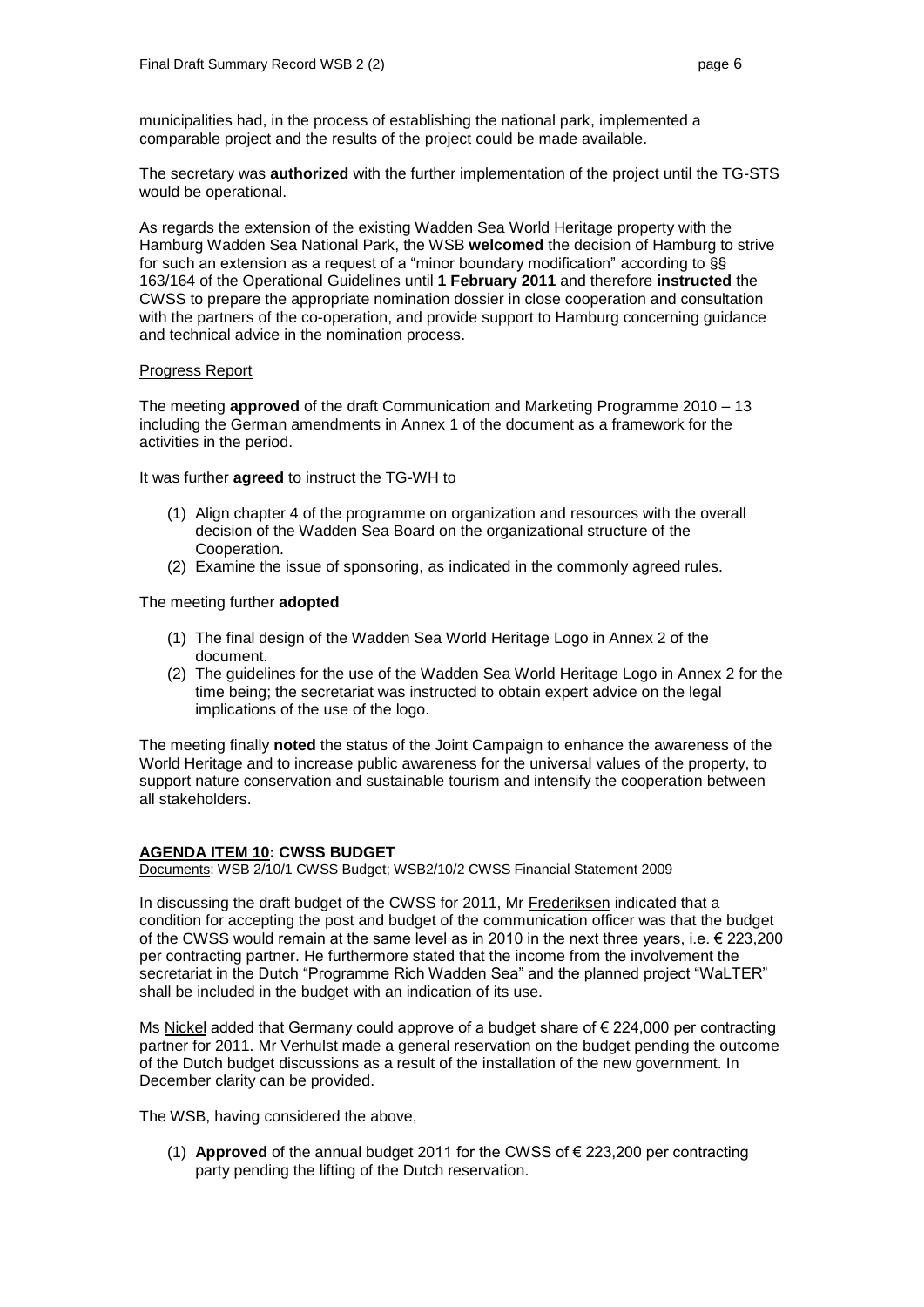(2) **Instructed** the secretary to submit a consolidated version of the approved 2011 budget for the CWSS and request payment in accordance with the Financial Regulations.

The secretary was further **instructed** clarify the involvement of the secretariat in the Dutch "Programme Rich Wadden Sea" and the planned project "WaLTER" for the further discussion of the Business Plan.

The WSB **approved** of the Financial Statement 2009 for the CWSS.

## **AGENDA ITEM 11: REPORT CWSS**

Document: WSB 2/11/1 Report CWSS

The meeting **noted** the progress report on developments since the last meeting of the WSB.

As regards the QSR Synthesis Report referred to in # 3 of the progress report a two-week commenting period was **agreed**. It was further **agreed** to discuss the follow up in the West African context including possible involvement in the Regional Programme for Coastal Management (PRCM) Forum on the basis of the results of the practically concluded project with WWF WAMER.

#### **AGENDA ITEM 12: NEXT MEETING**

The next meeting (**WSB 3**) will be held in the Netherlands on 1**7 – 18 March 2011** and commence at around lunch time. It is intended to close the meeting at lunch time the following day.

**WSB 4** will be held at the secretariat on **3 November 2011** and commence at 9:00 h.

#### **AGENDA ITEM 13: ANY OTHER BUSINESS**

There was no other business.

#### **AGENDA ITEM 14: CLOSING**

The chairman thanked the participants for a very pleasant meeting and constructive discussions, and closed the meeting at app. 15:15 h.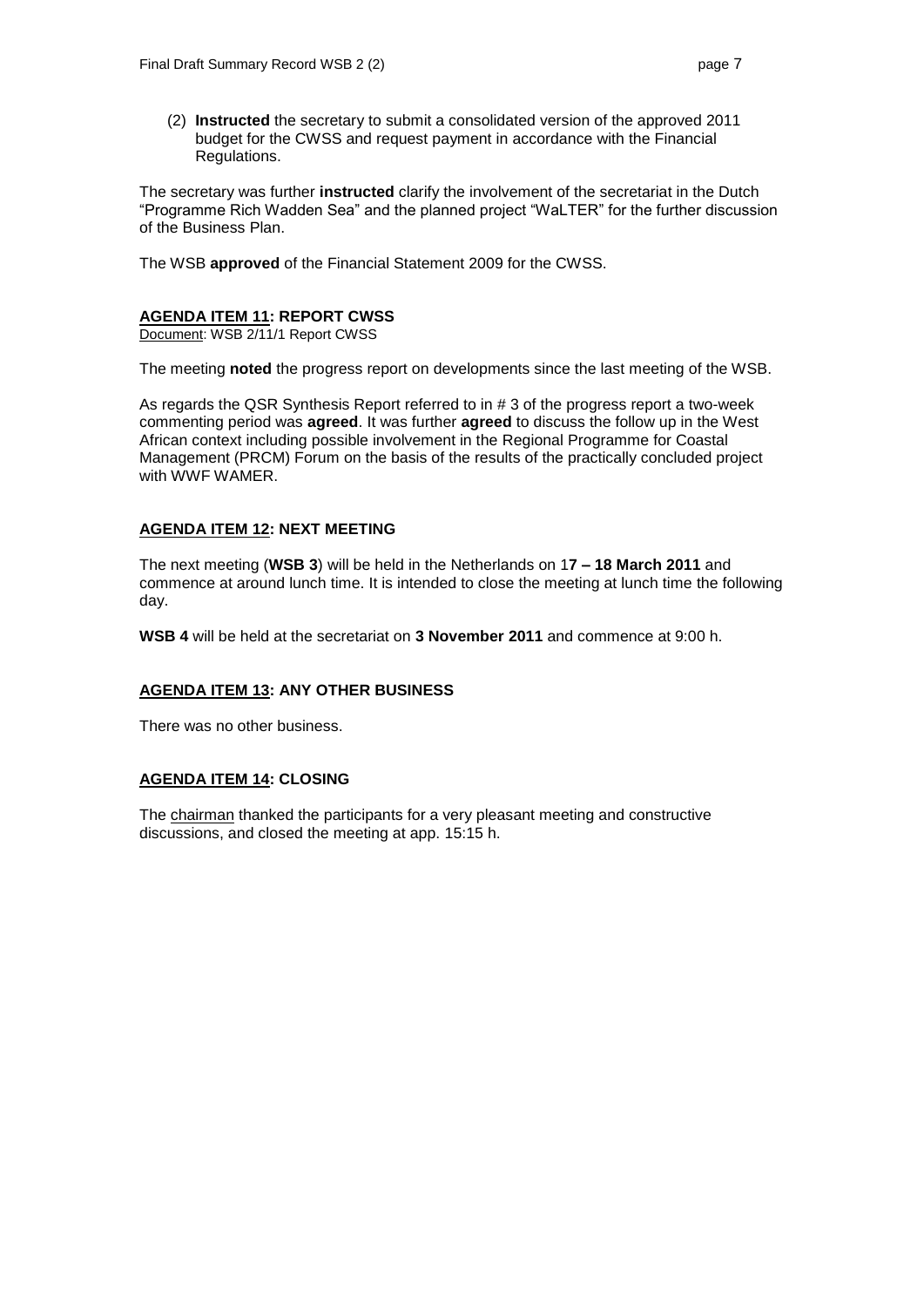## **ANNEX 1**

# **Participants**

| Mr Peter IIsøe                                      |                                                      |
|-----------------------------------------------------|------------------------------------------------------|
| Chairman                                            |                                                      |
| Head of Regional Office Wadden Sea Region           |                                                      |
| Forest and Nature Agency                            |                                                      |
| Ministry of the Environment                         |                                                      |
| Skovridervej 3,                                     |                                                      |
| DK - 6510 Gram                                      |                                                      |
| Phone: +45 73 51 44 66                              |                                                      |
| Mobile: +45 23 20 72 42                             |                                                      |
| E-mail: pil@sns.dk                                  |                                                      |
| <b>Denmark</b>                                      |                                                      |
| Mr John Frederiksen                                 | <b>Ms Anne Mette Rahbæk Warburg</b>                  |
|                                                     |                                                      |
| <b>Head of Delegation</b>                           | Deputy Director General                              |
| <b>Chief Advisor</b>                                | Heritage Agency                                      |
| <b>Environmental Centre Ribe</b>                    | Ministry of Culture                                  |
| Ministry of the Environment                         | H.C. Andersens Boulevard 2                           |
| Sorsigvej 35                                        | DK - 1553 Kobenhavn K                                |
| DK - 6760 Ribe                                      | Phone: +45 33 74 52 14                               |
| Phone: +45 72 54 85 12                              | Mobile: +45                                          |
| Mobile: +45 22 83 05 02                             | Email: rahbak@kulturarv.dk                           |
| E-mail: jobfr@rib.mim.dk                            |                                                      |
| <b>Mr Thomas Holst Christensen</b>                  |                                                      |
| <b>Head of Secretariat</b>                          |                                                      |
| Municipal Wadden Sea Secretariat                    |                                                      |
| Torvegade 74                                        |                                                      |
| DK - 6700 Esbjerg                                   |                                                      |
| Phone: +45 76 16 13 25                              |                                                      |
| Mobile: +45 21 77 77 22                             |                                                      |
|                                                     |                                                      |
| E-mail: thc@esbjergkommune.dk<br><b>Netherlands</b> |                                                      |
|                                                     |                                                      |
| <b>Mr Jaap Verhulst</b>                             | <b>Ms Tineke Schokker-Strampel</b>                   |
| <b>Head of Delegation</b>                           | <b>Head of Delegation</b>                            |
| <b>Director Department North</b>                    | Deputy Province of Fryslân                           |
| Ministry of Agriculture, Nature and Food Quality    | Dutch Wadden Sea Provinces                           |
| <b>Regional Policy Department North</b>             | PO Box 20120                                         |
| PO Box 30032                                        | NL - 8900 HM Leeuwarden                              |
| NL - 9700 RM Groningen                              | Phone: +31 58 292 5850                               |
| Phone: +31 (0) 50 - 599 2331                        | Mobile: +31 6 50 65 0733                             |
| Mobile: +31 (0) 6 - 525 259 10                      | E-mail: secr.gs.schokker@fryslan.nl                  |
| E-mail: j2.verhulst@minlnv.nl                       |                                                      |
| Germany                                             |                                                      |
| <b>Ms Elsa Nickel</b>                               | <b>Mr Bernd Scherer</b>                              |
| <b>Head of Delegation</b>                           | Deputy Director General                              |
| <b>Director Nature Conservation</b>                 | Department for Water Management, Marine and          |
| Federal Ministry for the Environment, Nature        | <b>Coastal Protection</b>                            |
| Protection and Nuclear Safety                       | Ministry of Agriculture, Environment and Rural Areas |
| Postfach12 06 29                                    | of the State of Schleswig-Holstein                   |
| D - 53048 Bonn                                      | Mercatorstrasse 3                                    |
| Phone: +49 22899 305 2605                           | D - 24106 Kiel                                       |
| Mobile: +49 162 139 5425                            | Phone: +49 431 988 7288                              |
| E-mail: elsa.nickel@bmu.bund.de                     |                                                      |
|                                                     | Mobile: +49 175 585 7418                             |
|                                                     | E-mail: bernd.scherer@mlur.landsh.de                 |
| Mr Hubertus Hebbelmann                              | <b>Mr Holger Lange</b>                               |
| Ministry for Environment and Climate Protection     | Director General for Nature Resources and            |
| Niedersachsen                                       | Conservancy                                          |
| PO Box 4107                                         | Ministry of Urban Development and Environment        |
| D - 30041 Hannover                                  | Free and Hanseatic City of Hamburg                   |
| Phone: +49 511 120 3382                             | Stadthausbrücke 8                                    |
| Mobile: +49 177 899 5055                            | D - 20355 Hamburg                                    |
| E-mail:                                             | Phone: +49 40 42840 2420                             |
| hubertus.hebbelmann@mu.niedersachsen.de             | Mobile: +49 177 676 9735                             |
|                                                     | E-mail: holger.lange@bsu.hamburg.de                  |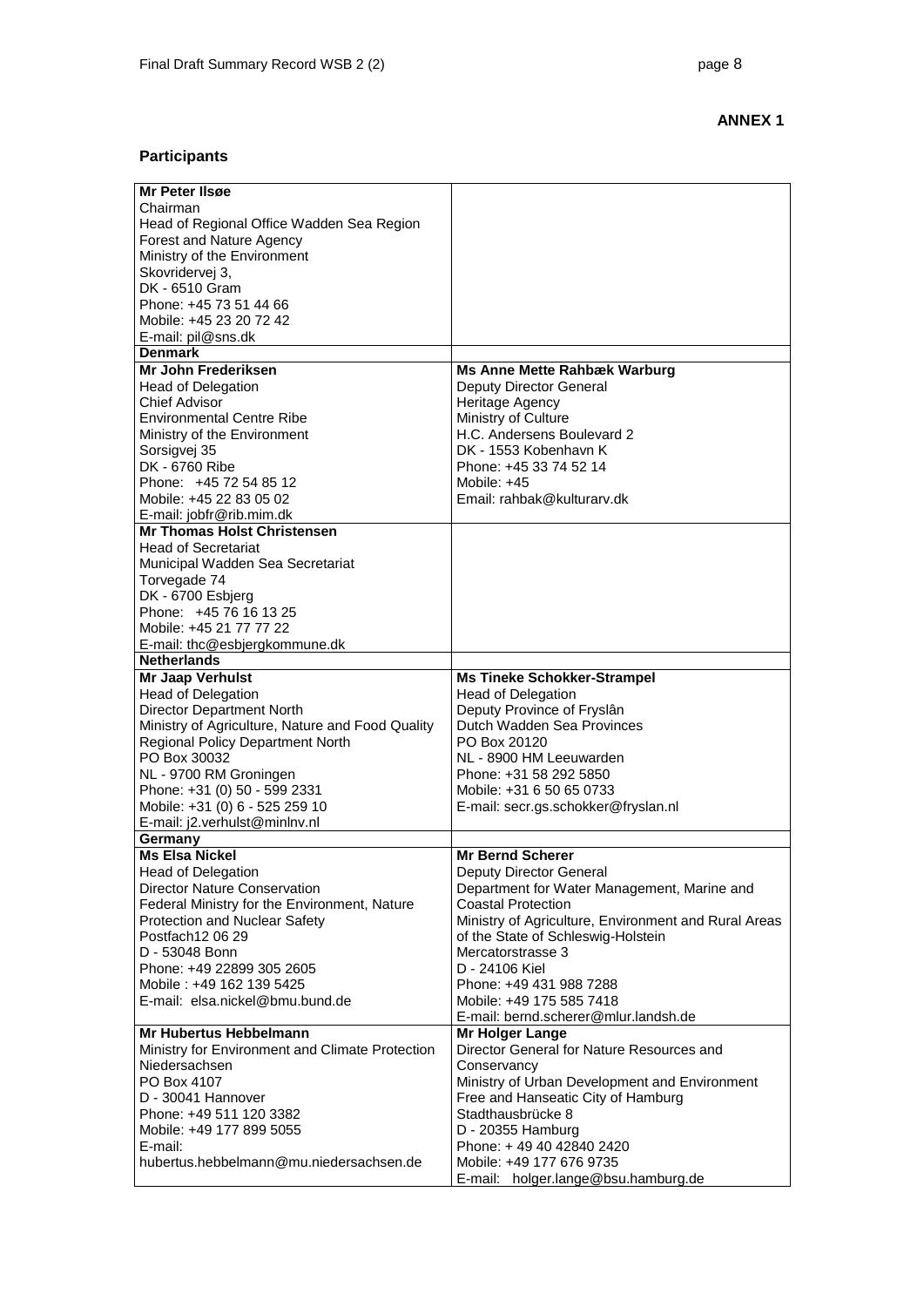| <b>Advisors</b>            |                                     |
|----------------------------|-------------------------------------|
| Mr Hans-Ulrich Rösner      | Mr Herman Verheij                   |
| Wadden Sea Team            | Wadden Sea Team                     |
| WWF - Wadden Sea Office    | <b>Wadden Society</b>               |
| Hafenstraße 3              | PO Box 90                           |
| D - 25813 Husum            | NL - 8860 AB Harlingen              |
| Phone: +49 4841 66 85 51   | Phone: +31 51 749 3640              |
| Mobile: +49 151 122 90 848 | Mobile: +31 6 13 54 9964            |
| E-mail: wwf.husumr@mac.com | E-mail: verheij@waddenvereniging.nl |
| Mr Preben Friis-Hauge      |                                     |
| Vice-Chair WSF             |                                     |
| Kommune Varde              |                                     |
| Soendergade 18             |                                     |
| DK - 6862 Tistrup          |                                     |
| Mobile: +45 60 21 45 44    |                                     |
| E-mail: prfh@varde.dk      |                                     |
| <b>Secretariat</b>         |                                     |
| <b>Jens Enemark</b>        |                                     |
| Folkert de Jong            | Kristine Jung                       |

# **Supporting Staff**

| <b>Ms Cornelia Neukirchen</b>                    | <b>Ms Stefanie Hedtkamp</b>                       |
|--------------------------------------------------|---------------------------------------------------|
| Bundesministerium für Umwelt.                    | Bundesministerium für Umwelt.                     |
| Naturschutz und Reaktorsicherheit                | Naturschutz und Reaktorsicherheit                 |
| Arbeitsgruppe N I 4                              | Arbeitsgruppe N I 4                               |
| Robert-Schuman-Platz 3                           | Robert-Schuman-Platz 3                            |
| D - 53175 Bonn                                   | D - 53175 Bonn                                    |
| Phone: +49 (0) 22899 305 4463                    | Phone: +49 (0) 22899 305 2629                     |
| E-mail: cornelia.neukirchen@bmu.bund.de          | E-mail: stefanie.hedtkamp@bmu.bund.de             |
| <b>Mr Bernard Baerends</b>                       | <b>Mr Gabor Oolthuis</b>                          |
| Ministry of Agriculture, Nature and Food Quality | Department North                                  |
| <b>Regional Policy Department North</b>          | Ministry of Agriculture, Nature and Food Quality  |
| Postbus 30032                                    | Regional Policy Department North                  |
| NL - 9700 RM Groningen                           | PO Box 30032                                      |
| Phone: +31 (0)64 85860 58                        | NL - 9700 RM Groningen                            |
| E-mail: b.baerends@minlny.nl                     | Phone: +31 65 582 4471                            |
|                                                  | Mobile: +31 6 55 82 4471                          |
|                                                  | e-mail:                                           |
| Mr Klaus Janke                                   | Mr Jan Theo IJnsen                                |
| Ministry of Urban Development and Environment    | Ministry of Transport, Public Works and Water     |
| Free and Hanseatic City of Hamburg               | Management, Directorate- General for Public Works |
| Stadthausbrücke 8                                | and Water Management                              |
| D - 20355 Hamburg                                | Office Noord-Nederland                            |
| Phone: +49 40428403392                           | Postbus 2301                                      |
| E-mail: klaus.janke@bsu.hamburg.de               | NL - 8911 JH Leeuwarden                           |
|                                                  | Phone: +31 (0) 58 2344 134                        |
|                                                  | Mobile: +31(0)61 5005 632                         |
|                                                  | E-mail: jan-theo.ijnsen@rws.nl                    |
| <b>Mr Hubert Farke</b>                           | Mr MargritaSobottka                               |
| Nationalparkverwaltung Niedersächsisches         | Nationalparkverwaltung Niedersächsisches          |
| Wattenmeer                                       | Wattenmeer                                        |
| Virchwostr, 1                                    | Virchowstr. 1                                     |
| D - 26382 Wilhelmshaven                          | D - 26382 Wilhelmshaven                           |
| Phone: +49 4421911281                            | Phone: +49 4421911277                             |
| E-mail: hubert.farke@nlpv-                       | E-mail: margrita.sobottka@ nlpv-                  |
| wattenmeer.niedersachsen.de                      | wattenmeer.niedersachsen.de                       |
| <b>Mr Manfred Vollmer</b>                        |                                                   |
| Wadden Sea Forum                                 |                                                   |
| Virchowstr, 1                                    |                                                   |
| D - 26382 Wilhelmshaven                          |                                                   |
| Phone: +49 4421 9108 18                          |                                                   |
| Fax: +49 4421 910830                             |                                                   |
| E-mail: vollmer@waddensea-forum.org              |                                                   |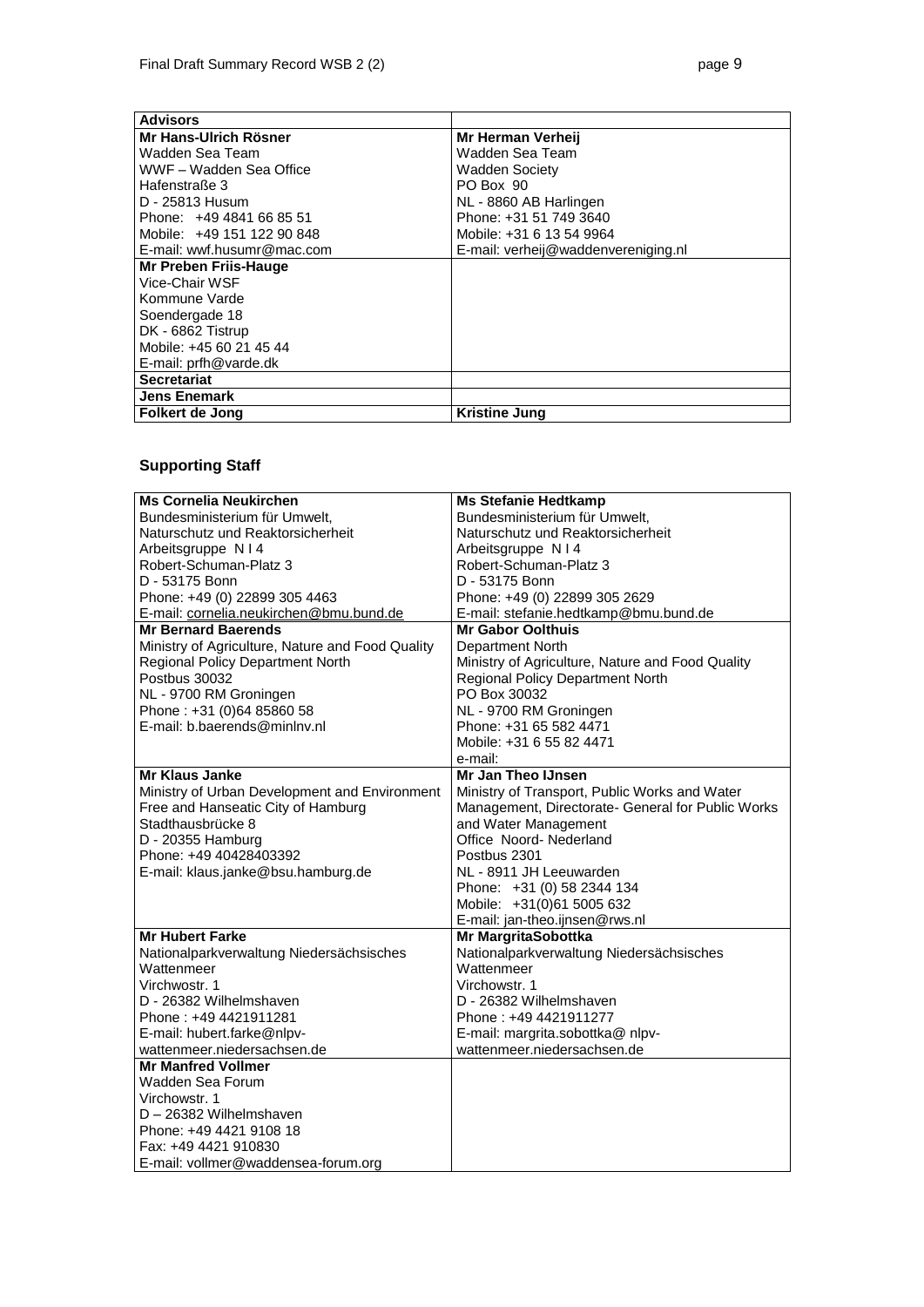### **ANNEX 2**.

#### **Agenda**

- 1. Opening of the Meeting
- 2. Adoption of the Agenda
- 3. Summary Record WSB 1
- 4. Announcements
- 5. Programme Presidency 2010 13
- 6. Communication Strategy
- 7. Business Plan 2010 13
- 7.1 Progress Implementation Priorities Issues
- 7.2 Business Plan
- 8. Wadden Sea Forum
- 9. Wadden Sea World Heritage
- 10. CWSS Budget
- 11. Report CWSS
- 12. Next Meeting
- 13. Any Other Business
- 14. Closing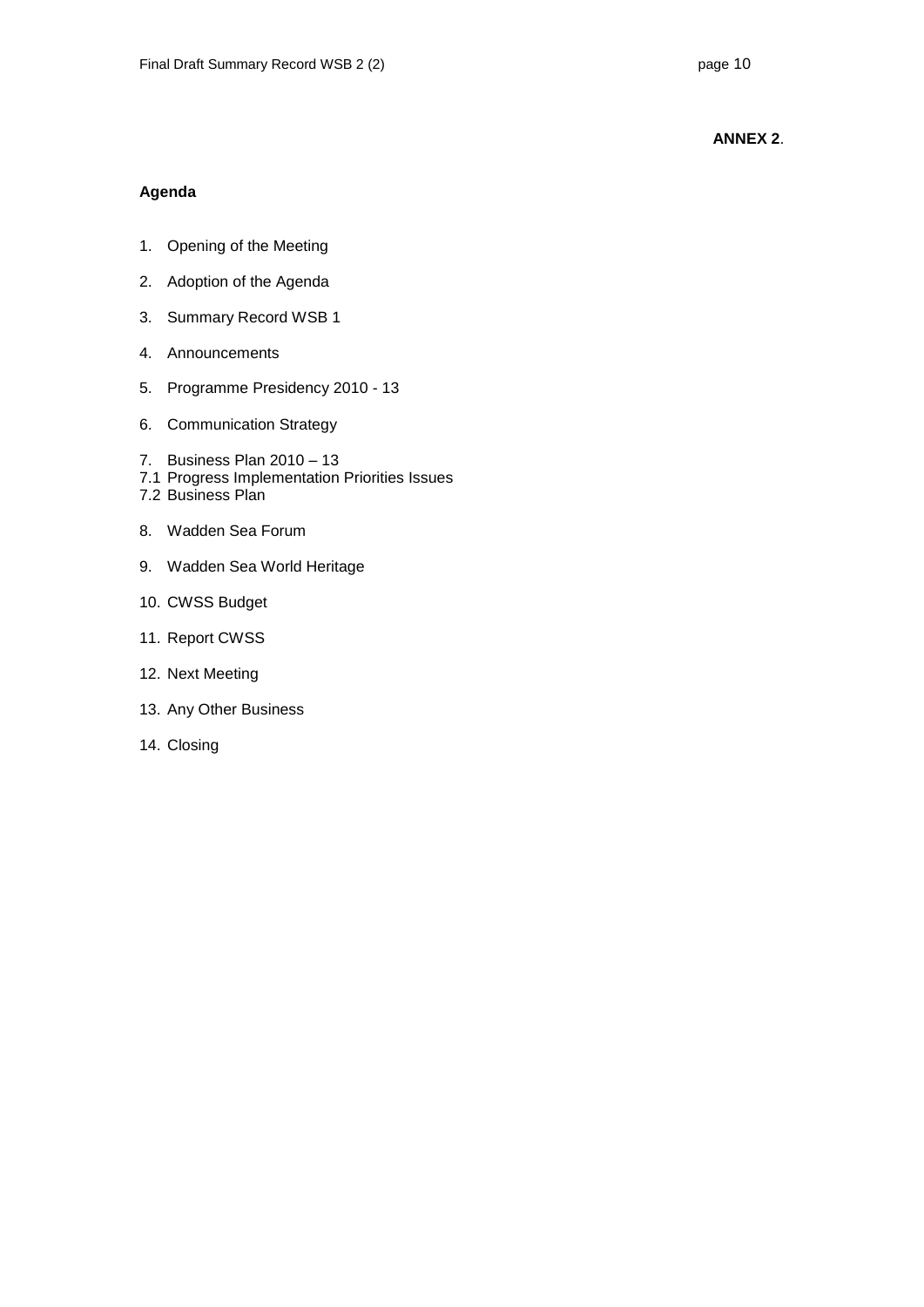# **1 TRILATERAL WORKING GROUP STRUCTURE**

## **A. Overall Structure**

1. The overall structure for the Task Groups (TG) and the Expert Network/Groups is:



- 2. The TGs are generally policy task groups with a limited timeframe, number of members, and defined tasks, for which the WSB may allow exceptions. In general WSB-members should not be members of TGs. TGs
	- a. report directly to the WSB
	- b. are chaired by experienced administrative/ministerial representatives
	- c. have a maximum lifespan of one presidency (Reinstallation under new presidency is possible, but requires specific new Board decision)
- 3. Expert Network "Groups" are generally long-term or permanent groups exceptions are allowed. They have operational and advising tasks and
	- a. report to the CWSS WSB may allow exceptions
	- b. are chaired by CWSS staff or others
	- c. are (in principle, but not necessarily) permanent

The CWSS shall briefly report to the WSB on a yearly basis about the outcome and the further necessity of the groups.

## **B. Task Groups**

- 4. The following Tasks Groups are established:
	- (1) Task Group Management
	- (2) Task Group Climate
	- (3) Task Group Shipping
	- (4) Task Group World Heritage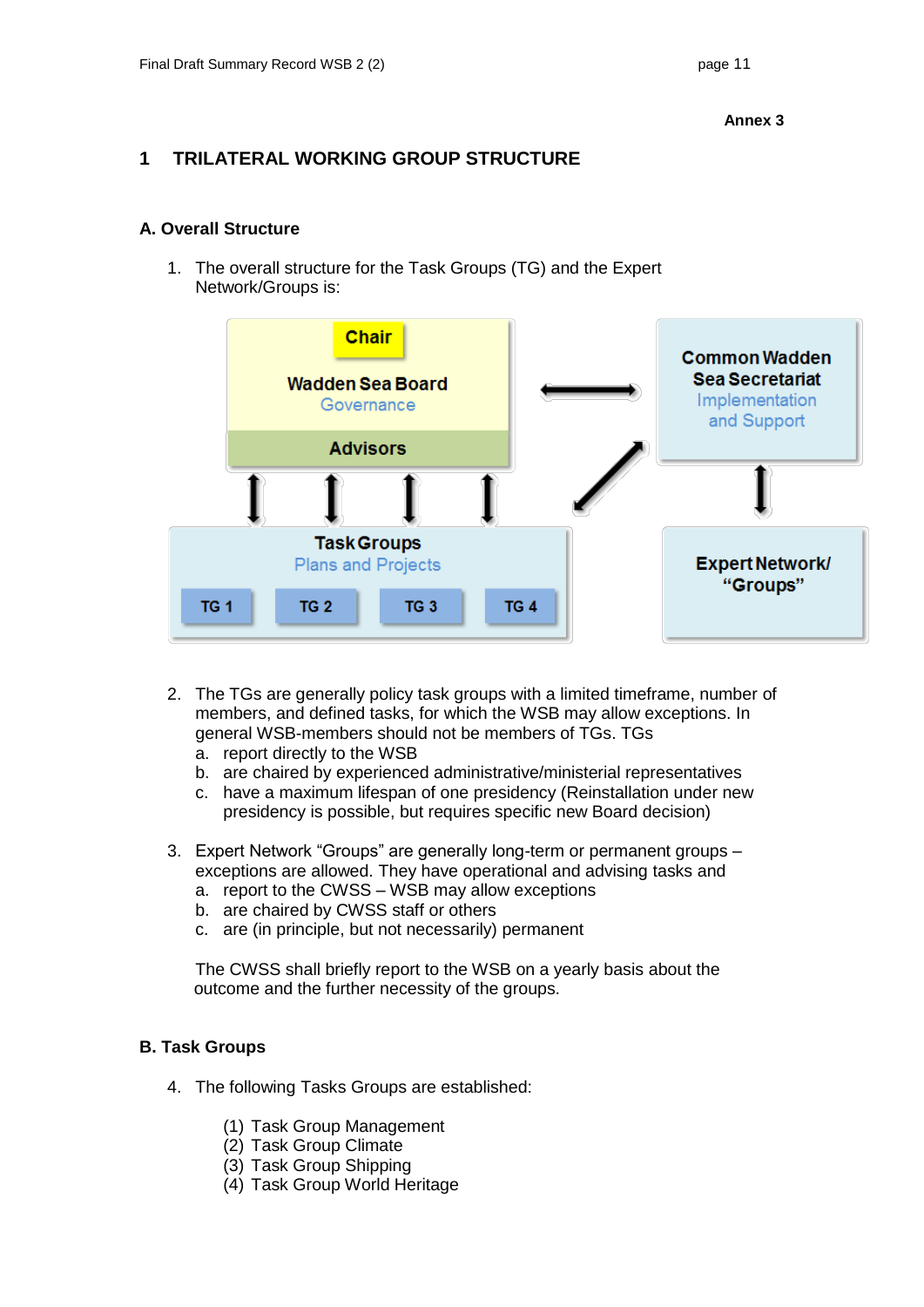(5) Sustainable Tourism Development Task Group

The Terms of Reference for the Task Groups 1 – 5 are in Annex 1-5.

## **C. Expert Network Groups**

- 5. The existing Migratory and Breeding Bird Expert Group, the Trilateral Data Handling Group, the Seal Expert Group, the IWSS Network Group, and networking with experts in various fields preferably in the context of (combined) workshops will be continued.
- 6. The common Terms of Reference for the expert network groups are to
	- (1) ensure the exchange of information and experience between the various regions in the context of the WSP Targets and policies.
	- (2) coordinate monitoring within the TMAP, assess the results of the monitoring and suggest any necessary amendments to the TMAP.
	- (3) provide advice on the scientific basis for management in a trilateral context.
	- (4) provide an annual progress report on the above points.
- 7. A Trilateral Monitoring and Assessment Expert Group (TMAG) shall secure the harmonized management and methodological soundness of the TMAP, i.e. that assessments are produced with equal methodology and quality control, Quality Status Reports are regularly produced, and make annual progress reports on the implementation of the TMAP and define issues that need decision by the Cooperation. The chairperson of the TMAG is simultaneously member of the Wadden Sea Management Task Group.

## **D. WSB Member Portfolio Responsibility**

 $\overline{a}$ 

8. It is estimated that the number of WSB-meetings will on average be two per year and therefore be very infrequent. There will be a need to assist the chairman in his work, and to support the work of the TGs and the expert network between the meetings and other activities, to ensure that ensuing issues will not obstruct or slow down the progress on the work agreed and the overall functioning of the Cooperation.

It is therefore proposed to make WSB members portfolio responsible with the following responsibilities:

- (1) Assist the chairman in advising on and solving ensuing issues in between the meetings of the WSB.
- (2) Contact point for the chairpersons of the TGs and the secretariat for assisting in progress on the work theme.
- (3) Contact point at policy-management level for stakeholders.
- (4) Responsible for the treatment of the content the TG is dealing with at the Wadden Sea Board meetings.<sup>3</sup>

 $3$  Issue to be reconsidered at consecutive WSB-meeting on the basis of the experience with current arrangement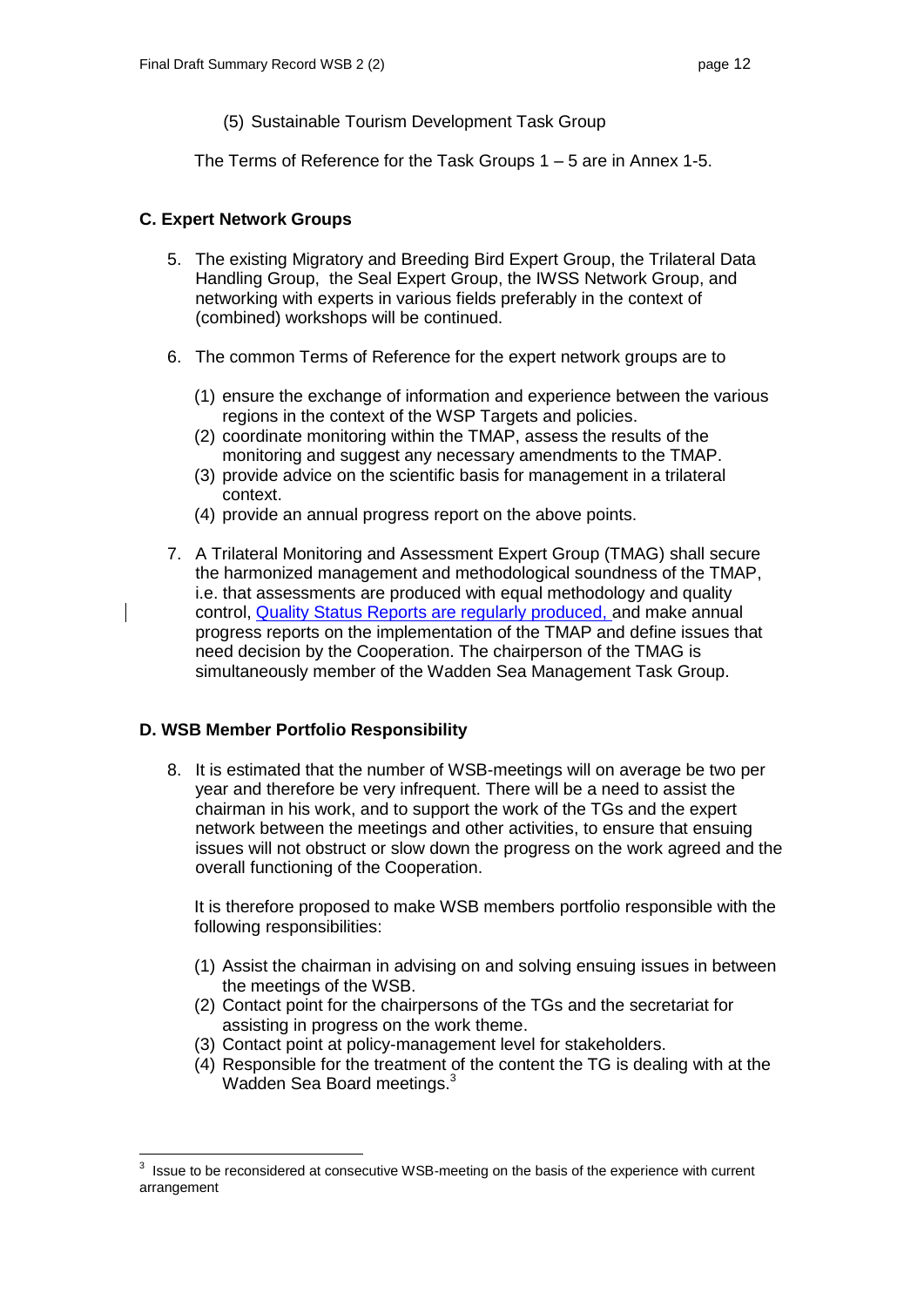| Annex 1: Task Group Management     |
|------------------------------------|
| Annex 2: Task Group Climate        |
| Annex 3: Task Group Shipping       |
| Annex 4: Task Group World Heritage |

Annex 5: Task Group Sustainable Tourism Development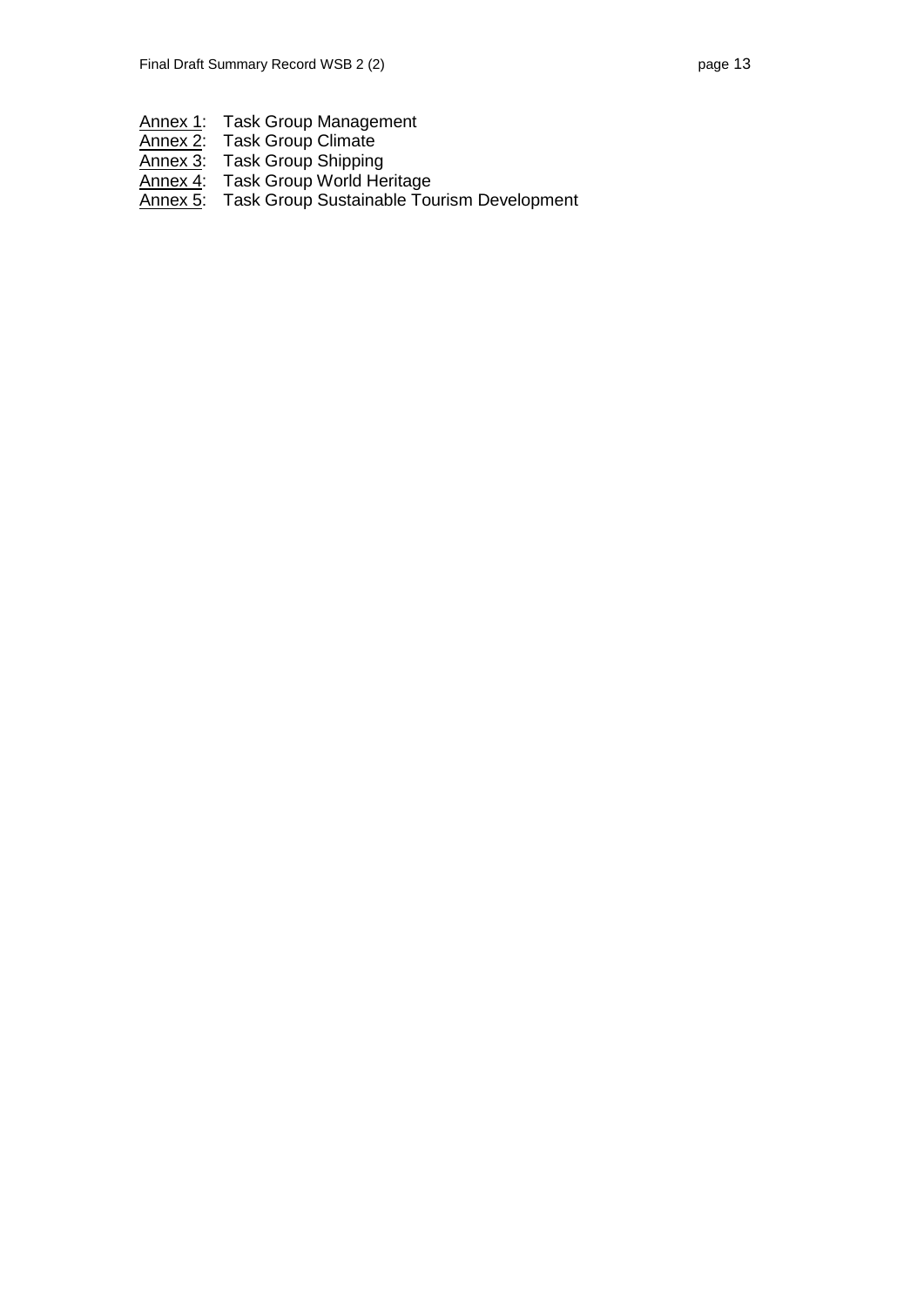## **TASK GROUP MANAGEMENT (TG-M)**

## **Terms of Reference**

The 2010 Sylt Ministerial Council meeting has agreed the following regarding trilateral nature conservation and management in the perspective of a harmonised implementation of EU Directives:

9. Focus future harmonisation efforts on high priority challenges, for example climate change, invasive non-native species, decline of birds, and on fisheries, in the national implementation of the Birds, Habitats, Water Framework and Marine Strategy Framework Directives.

10. Support the further development of integrated assessments and reporting in the framework of these Directives, including investigating the option of preparing a common integrated Natura 2000 Wadden Sea report.

11. Increase collaboration in relation to appropriate assessments under the Habitats Directive, and especially to exchange experience on the interpretation and application of site integrity, in combination effects and compensation measures.

12. Support the start of necessary further developments of the Wadden Sea Plan during the Danish presidency, e.g. regarding the harmonized application of European legislation and taking account of the preliminary recommendations of the High Level Review study on strategic elements.

13. Authorize the Board to develop and adopt a programme of projects and measures for the forthcoming period to support the implementation and further development of the Wadden Sea Plan with a view to strengthen and, where necessary, also restore the natural functioning of the Wadden Sea, incorporating the appropriate actions and activities of this Declaration.

43. Reconfirm the continuation of TMAP and incorporate, as necessary, parameters to develop TMAP in order to facilitate an integrated assessment across the relevant EC Directives and better monitor new challenges, e.g. climate change and its impacts, and agree on a long term development strategy to increase its value to a wider range of stakeholders.

The Wadden Sea Board has installed a Task Group Management (TG-M) with the overall remit to develop recommendations to WSB regarding priorities for EU harmonisation policies, as well as related activities, projects, monitoring and assessment.

### **Tasks**

- (1) Prioritizing policies and projects (MCD §§9, 12, 13) In order to focus and prioritise the trilateral harmonisation efforts for the coming years, TG-M shall
	- Evaluate the High Level Review Study
	- Evaluate the projects and actions document, as prepared by the Wadden Sea Plan working group
	- Formulate recommendations to the WSB
- (2) Assessment and Reporting (MCD §§ 10, 11) With regard to harmonised EU assessment and reporting TG-M shall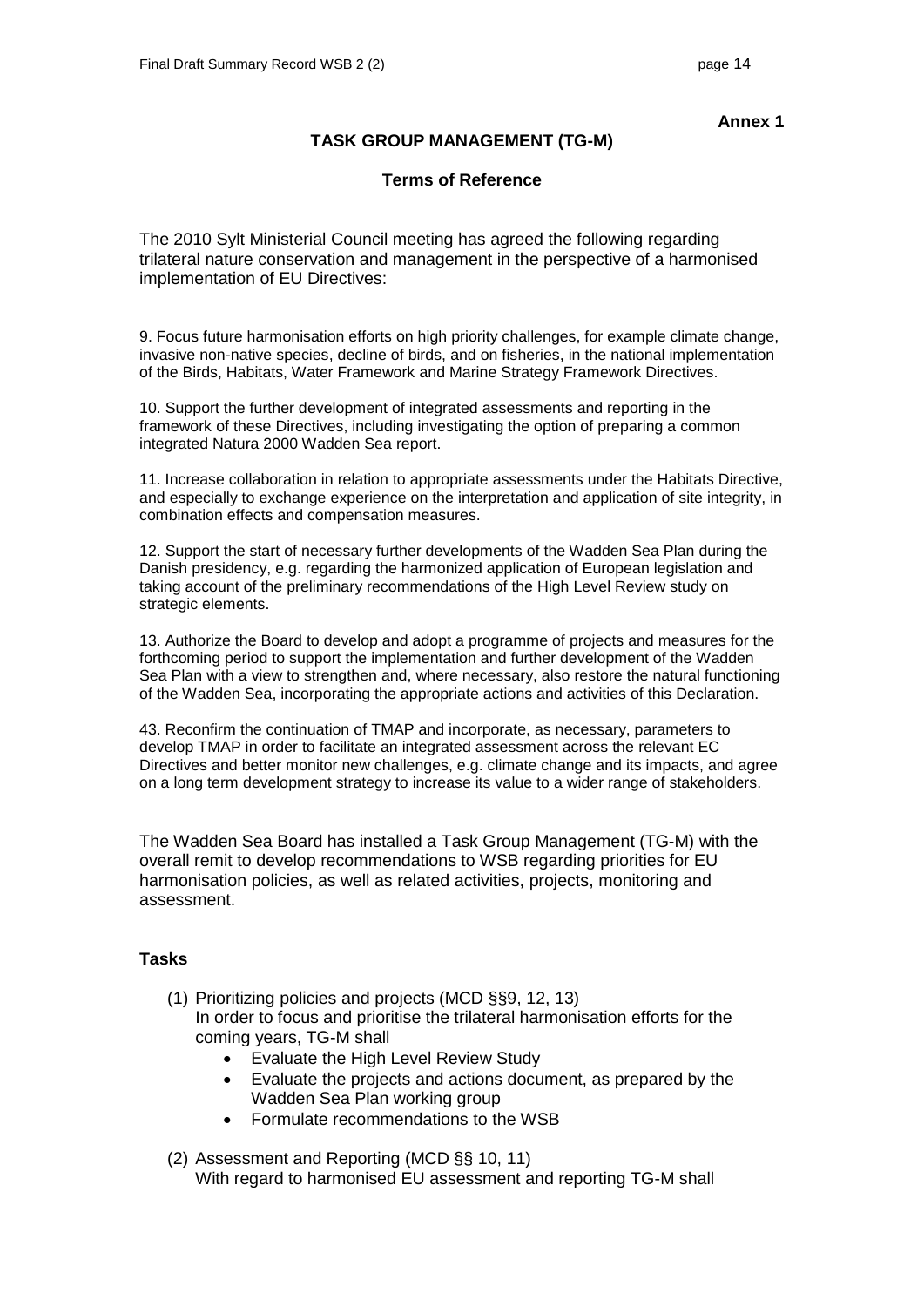- Investigate possibilities for collaboration on appropriate assessments
- Investigation feasibility N2000 Wadden Sea Report
- Investigate designation Wadden Sea as sub-region MSFD
- Formulate recommendations to the WSB
- (3) Policy and Management Assessment

In order to further optimise the TMAP in accordance with MCD §43, TG-M shall

- Investigate possibilities for harmonisation of monitoring methods on the basis of the outcome of relevant studies. To this end TG-M will - Investigate the feasibility of a common EU project
	- Cooperate through CWSS with the Dutch WaLTER project
- Optimise and supervise the relation between TMAP and policy and management assessment
- Formulate recommendations to the WSB

[Alternative formulation of by Denmark: Optimise and supervise the relation between TMAP and policy and management assessment in accordance with MCD § 43. To this end the TG-M will: - Elucidate the needs of transverse development of monitoring

across the

 directives and harmonisation of assessments in relation to and across

directives.

Investigate the feasibility of a common EU project

Cooperate through CWSS with the Dutch WaLTER project

Formulate recommendations to the WSB]

## **Composition**

TG-M shall consist of representatives of relevant ministries with experience in trilateral policies and management.

## **Output**

Recommendations to the WSB regarding

- Priorities for harmonisation policies regarding EU Directives
- Priorities for related projects and actions
- Best options for EU assessment and reporting
- Optimisation of the TMAP

### **Budget**

No additional financing needed. Travel costs to be carried by members. Facilitation costs from CWSS budget. Projects and studies to be financed externally

### **Reporting Schedule**

- 2010 Formation of TG-M. First meeting at the end of the year. Setting of agenda. First discussions on Tasks 1 and 2
- 2011 Two meetings envisaged. Focus on Tasks 1 and 2. Investigation of feasibility for common project related to Task 3. If feasible, initiation of such a project. Intermediate reporting to WSB.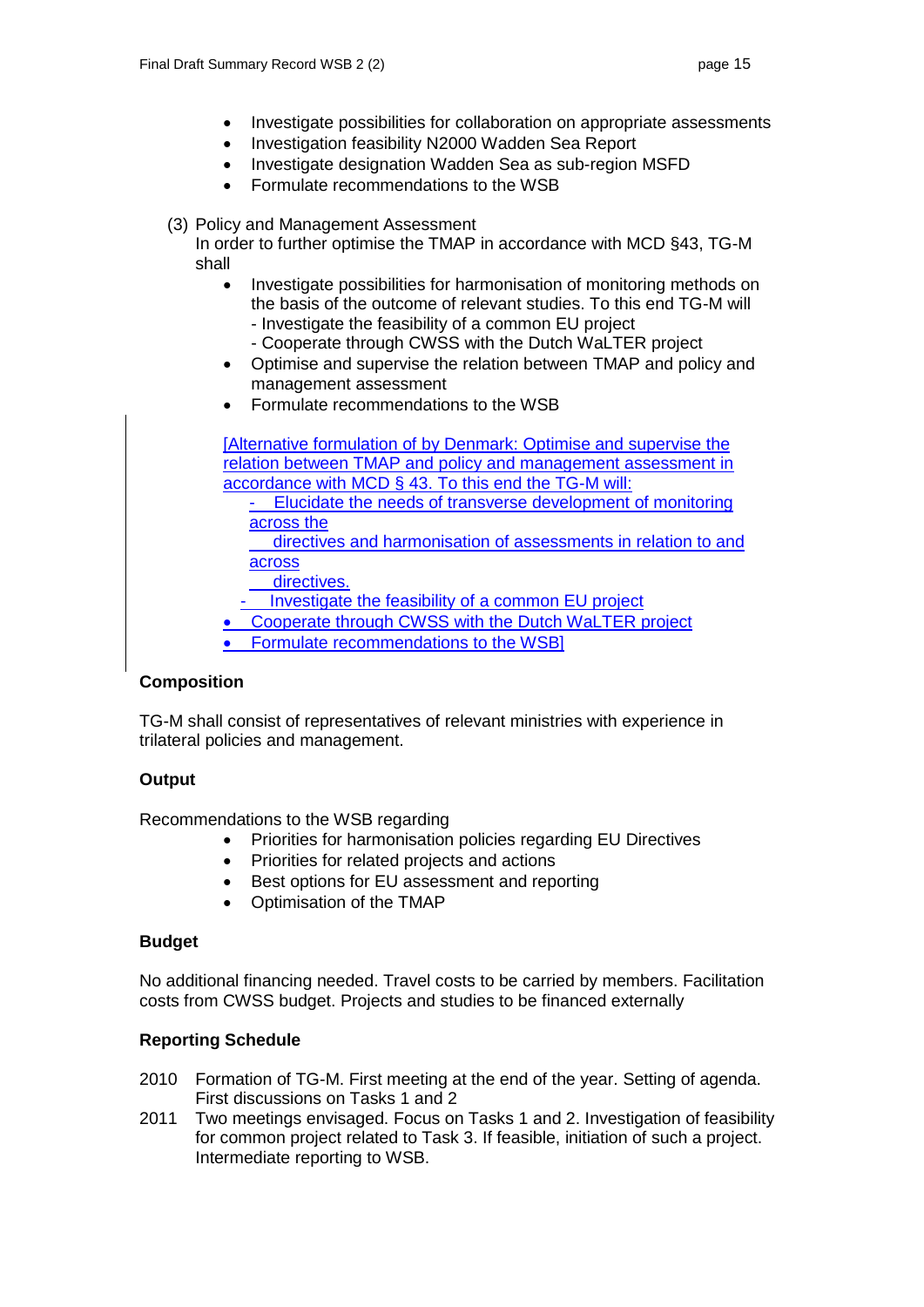- 2012 Two meetings envisaged. Continuation of discussions related to tasks 1 and 2. Formulation of draft recommendation + submission to WSB
- 2013 Two meetings envisaged. Focus on task 3. Formulation and submission of recommendations to WSB. If necessary fine-tuning of recommendations regarding tasks 1 and 2.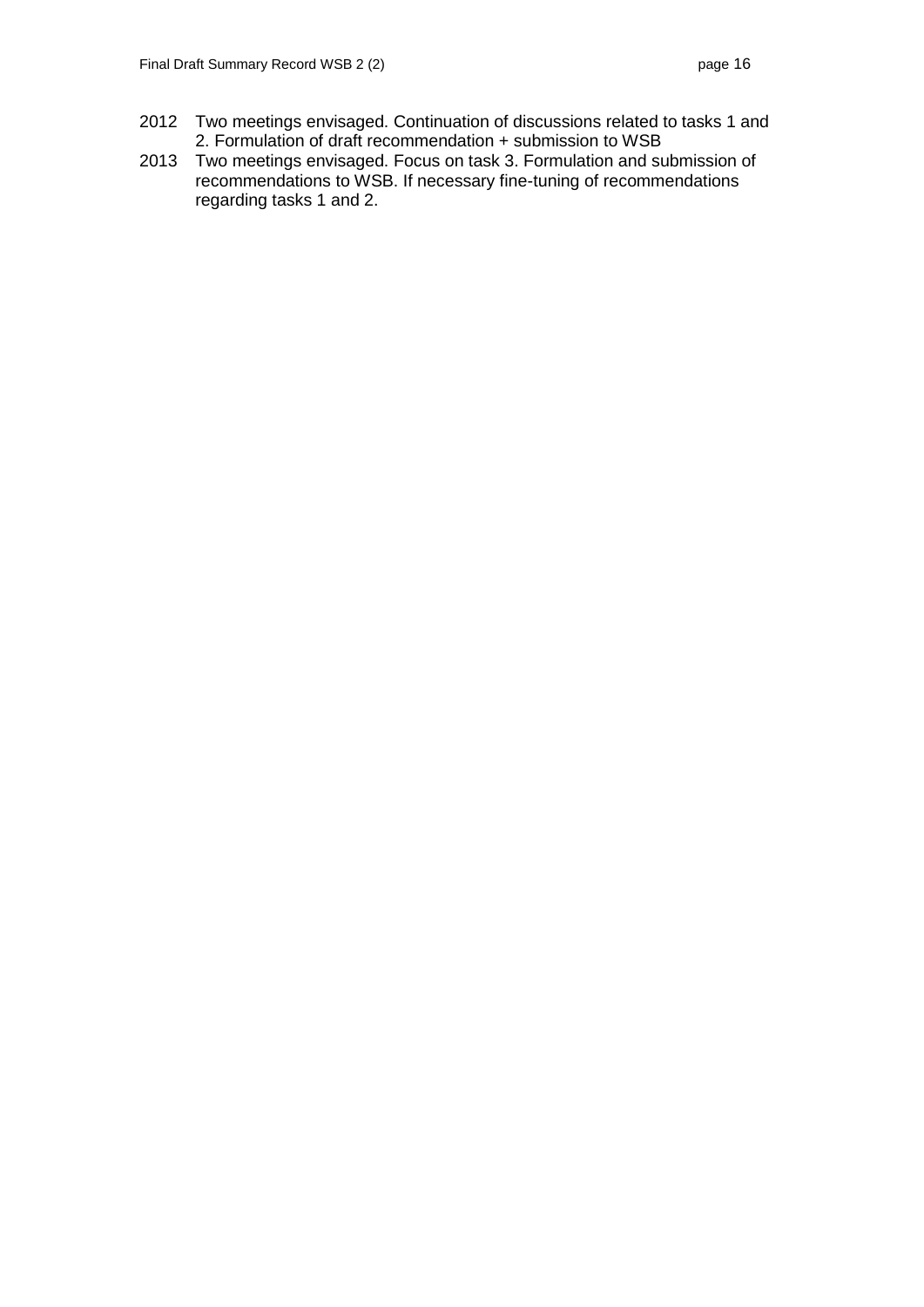## **TASK GROUP CLIMATE (TG-C).**

### **Terms of Reference**

The 2010 Sylt Ministerial Council meeting has agreed the following regarding climate adaptation matters and stated in the ministerial council declaration that authorities in the three countries are:

21. Concerned that climate change and its consequences such as enhanced sea level rise, higher storm surges, increased temperatures and increasing sediment deficits will have impacts on the ecology and landscape of the Wadden Sea and may affect the safety of the inhabitants.

22. Aware of the long time scales of the processes and reactions involved, and thus of the urgent need to strengthen natural processes, to continue mitigation activities and to start concrete measures for adaptation to the expected impacts of climate change in the Wadden Sea Area and to ensure the safety of the inhabitants of the region and the ecological integrity.

23. Aware that more knowledge is needed for adaptation and mitigation measures and therefore determined to improve the trilateral knowledge base and instruct the Board to

- Initiate a trilateral study on sustainable solutions to balance the expected sediment deficits on the basis of research questions specified by the CPSL.
- Initiate a project developing model spatial plans for pilot sites in the Wadden Sea region with the aim of developing a practicable spatial planning methodology to meet the challenges of climate change.
- Establish a working group focusing on increasing the adaptability of the Wadden Sea ecosystem and landscape to climate change, also responsible for coordinating and supervising the above studies.

As stated in §22, the authorities in the Netherlands, Germany and Denmark are aware of the urgent need to strengthen natural processes, to continue mitigation activities and to start concrete measures for adaptation to the expected impacts of climate change in the Wadden Sea Area and to ensure the safety of the inhabitants of the region and the ecological integrity.

With regard to research and modeling needs, the contents of §23 is based mainly upon the recommendations of the CPSL working group and relate to climate adaptation measures.

The Task Group Climate (TG-C) has been established by the Wadden Sea Board (WSB) in order to implement §§21-23 of the Ministerial Council Declaration.

Two important elements are recognized that form the basis for the terms of reference for the TG-C:

 Focus on measures: it is expected that the effectiveness of climate change adaptation for the Wadden Sea Area can be enhanced by exchanging knowledge, data and planning of measures. The TG therefore should be a trilateral platform to exchange views regarding the national programmes and processes concerning the insight in climate change and coastal protection, the *translation* of these insights into climate adaptation and coastal protection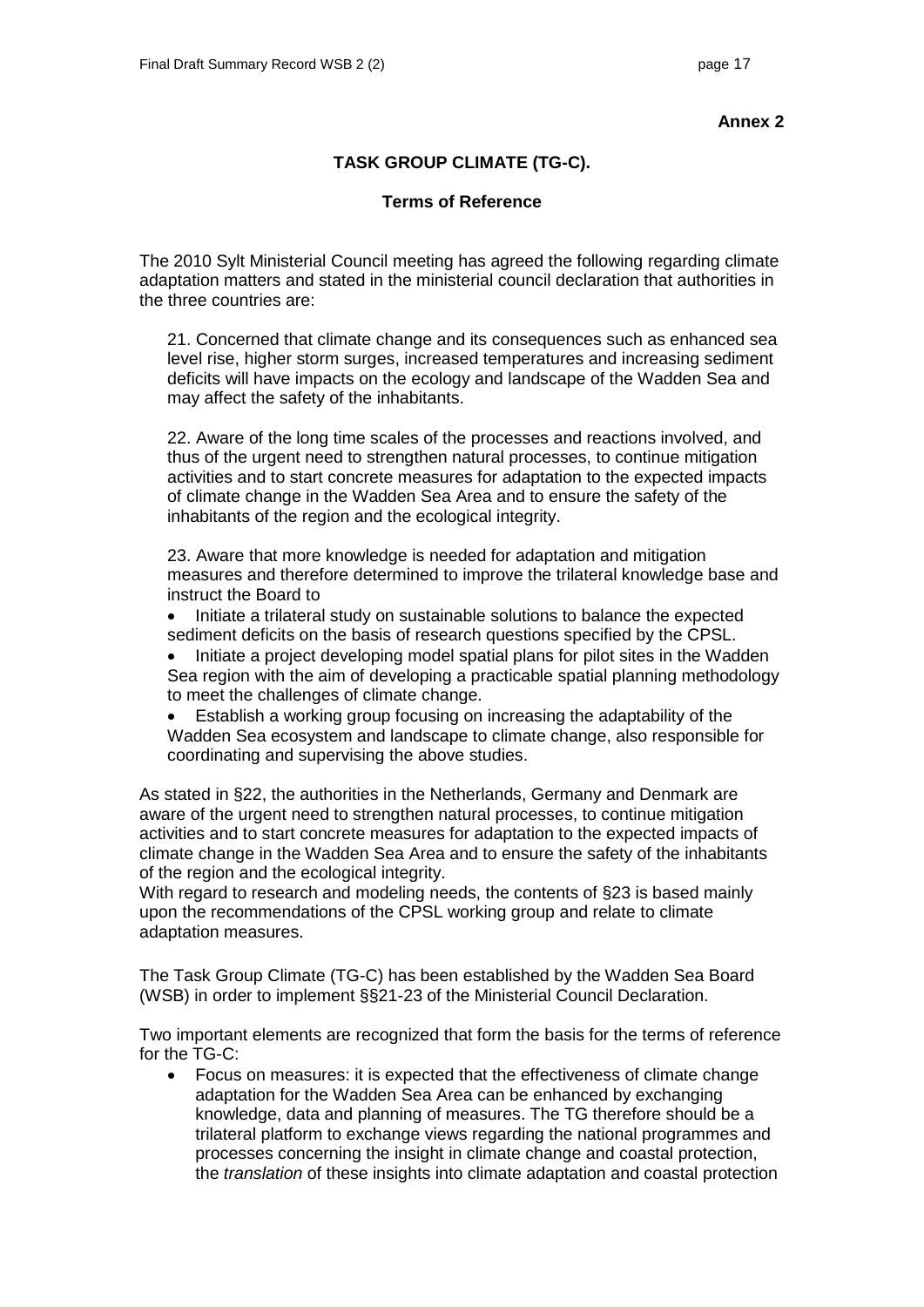policies, and the *implementation* of these policies, e.g. the management of programs with concrete measures for climate change adaptation, such as the Dutch Deltaprogramme.

 Focus on knowledge: share the results of ongoing national climate change research programs, improve joint monitoring efforts and initiate trilateral studies on sustainable solutions for coastal protection, with emphasis on the relation of such solutions with nature protection and restoration development.

## **Tasks**

- (1) Increase the linkage between climate change and coastal protection, nature protection, the adaptability of the Wadden Sea ecosystem and spatial planning (MCD §23; also relevant MCD §13). This task involves the trilateral exchange and collaboration on/in projects and activities dealing with climate change. First step will be the organization of workshop(s) to produce a trilateral overview of relevant national (research) programs focused on:
	- coastal protection management and governance<br>• the adaptability of the Wadden Sea ecosystem are
	- the adaptability of the Wadden Sea ecosystem and landscape to climate change
	- innovative concepts for coastal protection that are also beneficial for the Wadden Sea ecosystem
	- national climate change adaptation (policy) programs
	- translation of coastal protection management to monitoring and research needs
	- spatial planning related to coastal protection
- (2) Initiate a trilateral study on sustainable solutions to balance the expected sediment deficits on the basis of research questions specified by the CPSL (MCD §23).

The initiation phase will first of all consist of a desk study with the aim of collecting and comparing already available knowledge, monitoring programs and identifying the main gaps regarding the questions specified by the CPSL. On the basis of the outcome of the study a research proposal must be developed, financing options explored and possible performing institutes and/or programmes identified.

- (3) Initiate a project developing model spatial plans for pilot sites in the Wadden Sea region with the aim of developing a practicable spatial planning methodology to meet the challenges of climate change (MCD §23). TG-C will first evaluate existing and finished projects for their relevance for the spatial planning instruments recommended by CPSL, for example the ComCoast project. Making use of the experiences from these projects, TG Climate will develop proposals for projects and pilot sites suitable for testing relevant spatial planning instruments, explore financing options and identify and performing institutes.
- (4) Coordinate and supervise the above cooperation, exchange and studies (MCD §23).

After the initiation of the projects mentioned under ii. and iii, TG-C will be responsible for their overall coordination and supervision, including progress and quality control and regular reporting to the WSB. The CWSS (see 2.6), in consultation with the TG chairperson, will be responsible for the daily management.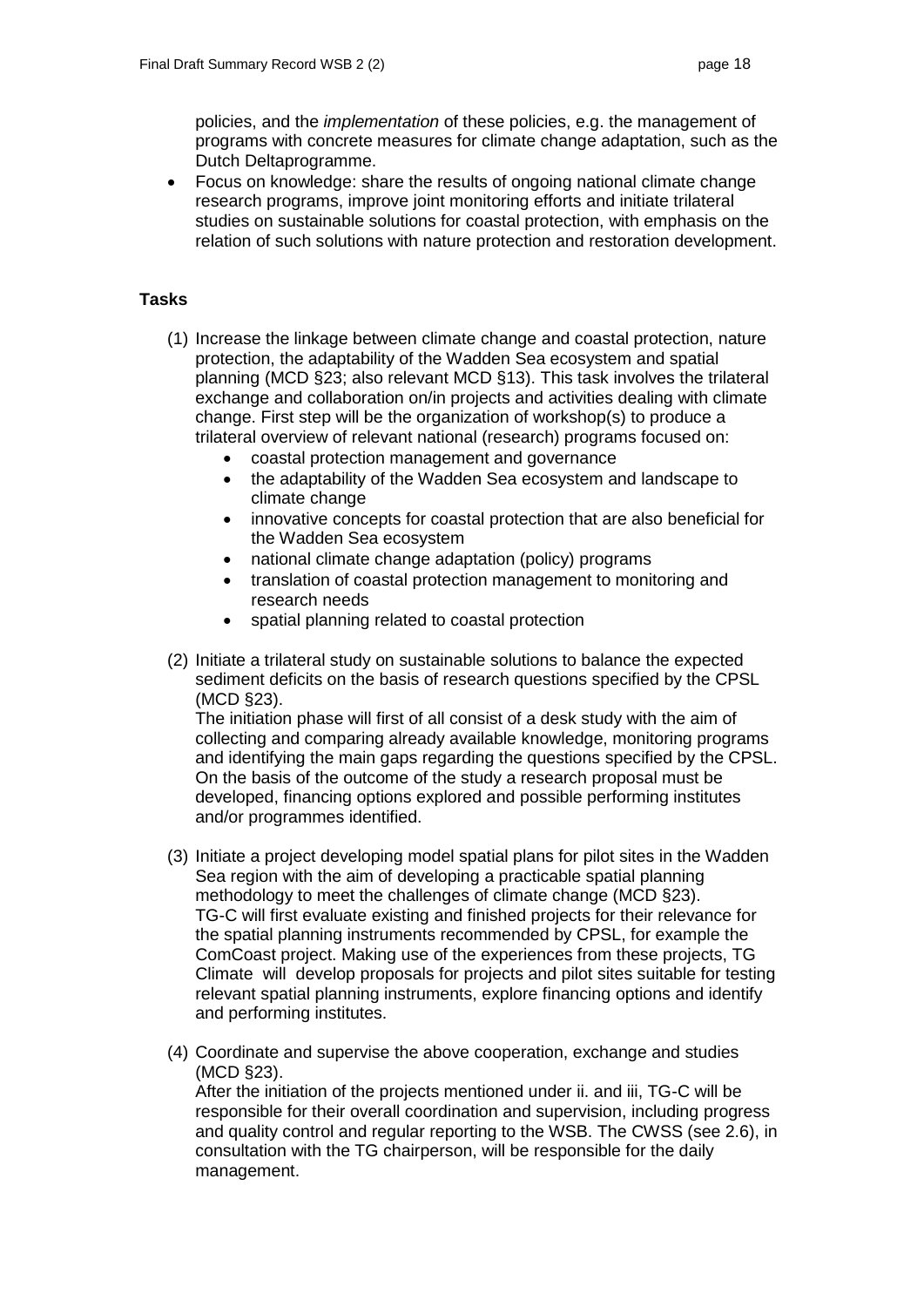- (5) Investigate the need for adapting TMAP so as to better monitor new challenges, e.g. climate change and its impacts (MCD §43).
- (6) Formulate proposals to the WSB, based upon the outcome of tasks i to v, for improving trilateral policy and management regarding adaptation of the Wadden Sea to climate change.

## **Composition**

TG-C will basically deal with three fields of expertise: coastal protection, nature protection and spatial planning. For the members it is essential that they are closely involved in national programmes dealing with these fields. It is important that the members of the TG are able to bridge the gaps between those involved in the climate change policy-making process, the scientific community and those involved in coastal zone management.

## **Output**

- (1) Recommendations for improved trilateral climate change adaptation policy and management;
- (2) Good overview of and better tuning of climate change adaptation policy and management of the three Wadden Sea countries;
- (3) Successfully running (or finalised) projects on sand suppletion and spatial planning.

### **Budget**

No additional financing needed. Travel costs to be carried by members. Facilitation costs from CWSS budget. Studies to be financed externally.

## **Reporting Schedule**

- 2010 Formation of TG Climate. 1 meeting at end of year envisaged
- 2011 Initiation phase (tasks  $1 3$ ), tasks 4 and 5: 2 meetings and 1 workshop (task 1)
- 2012 Tasks 1, 4 and 5: 2 meetings and 1 workshop
- 2013 Tasks 1, 4 and 5 continued. Final reporting to WSB. 2 meetings and 1 workshop.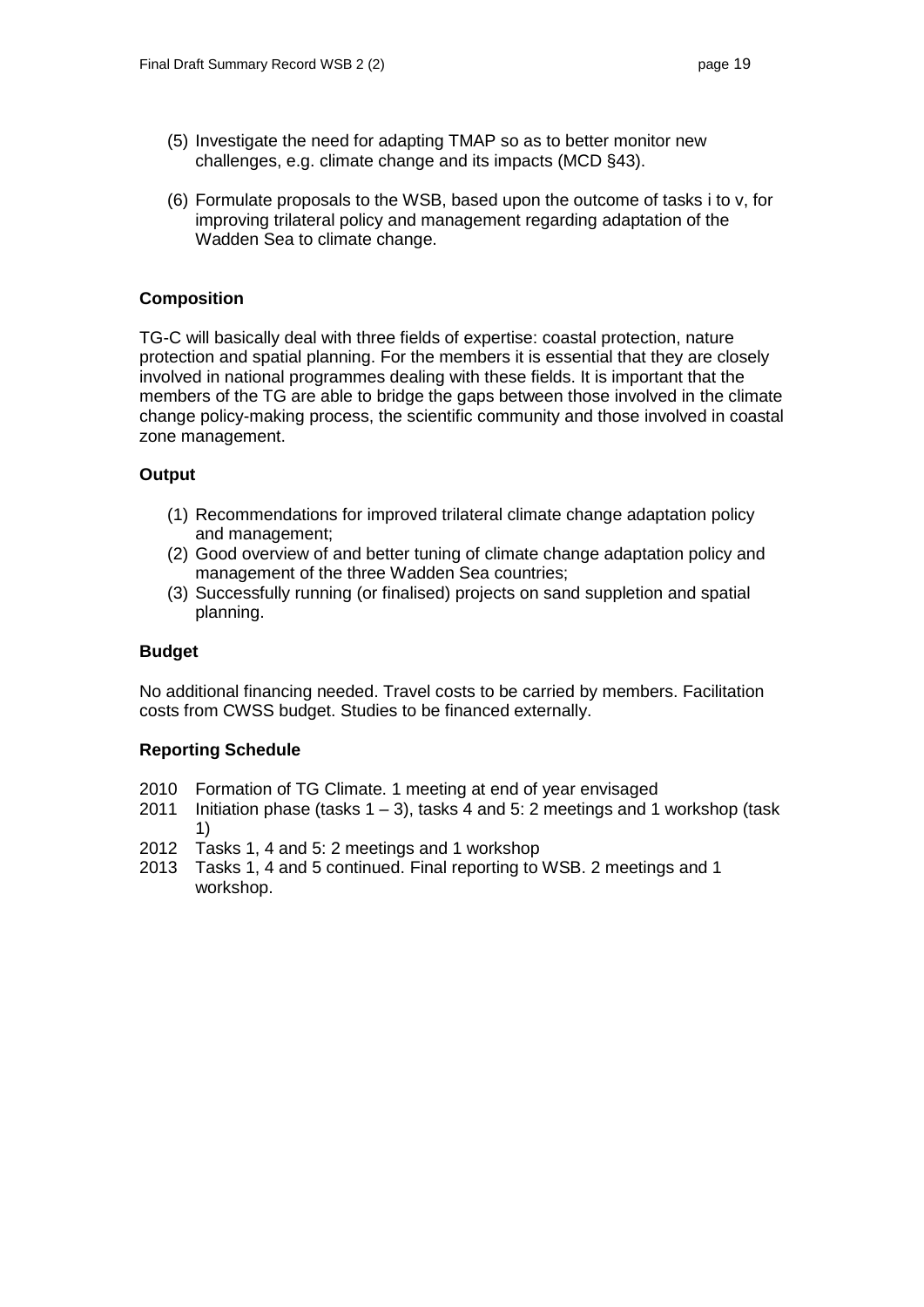# **TASK GROUP SHIPPING (TG-S)**

## **Terms of Reference**

In October 2002, the Wadden Sea was designated as a Particularly Sensitive Sea Area (PSSA) by the International Maritime Organization (IMO), because of its outstanding universal value in combination with its vulnerability to international shipping activities, in particular the adjacent North Sea, being one of the world's busiest international shipping areas.

The designation of the Wadden Sea PSSA is also seen as recognition of the extensive regime of protective measures already in place. Considerable progress has been made to improve shipping safety and the environmental protection measures intended to minimize maritime pollution. The designation will thus assist the bordering countries in further protecting and using the area in a sustainable way.

The Sylt Declaration (§§27 – 38) encompasses a number of agreements on shipping with regard to the Wadden Sea PSSA. Central agreements were to establish within the already existing framework of relevant agreements a coordination mechanism for issues related to the Wadden Sea PSSA and to instruct the Wadden Sea Board to discuss the PSSA Evaluation Report and further steps of implementation with the relevant competent authorities and develop a vision on the impact of shipping and transport safety on the Wadden Sea PSSA.

In order to implement the agreements of the Sylt Declaration, a Task Group Shipping (TG-S) has been established by the Wadden Sea Board.

## **Task**

The overall task of the Task Group Shipping (TG-S) is to develop a draft vision on the impact of shipping on the Wadden Sea PSSA for the 2013 Ministerial Council meeting in accordance with § 38 of the Sylt Declaration.

In particular the TG-S is tasked to

- (1) Arrange the discussion on the PSSA Evaluation Report and further steps of implementation with the relevant competent authorities.
- (2) Discuss the collection of relevant shipping and environmental data for the Wadden Sea PSSA within the TMAP, taking into account existing data bases.
- (3) Raise the awareness and education for the Wadden Sea PSSA and other relevant regulations to mariners and relevant stakeholders.
- (4) Investigate whether the competent authorities have completed the entries concerning the Wadden Sea PSSA in the charts.
- (5) Follow the steps and outcome of the project "Sub-regional risk of spill of oil and hazardous substances in the Baltic Sea" (BRISK) to encourage the competent authorities to consider transferring the experiences and methodological approach accordingly to the North Sea.
- (6) Discuss the development of offshore windparks in the North Sea, taking into consideration the already established procedures in the three Wadden Sea.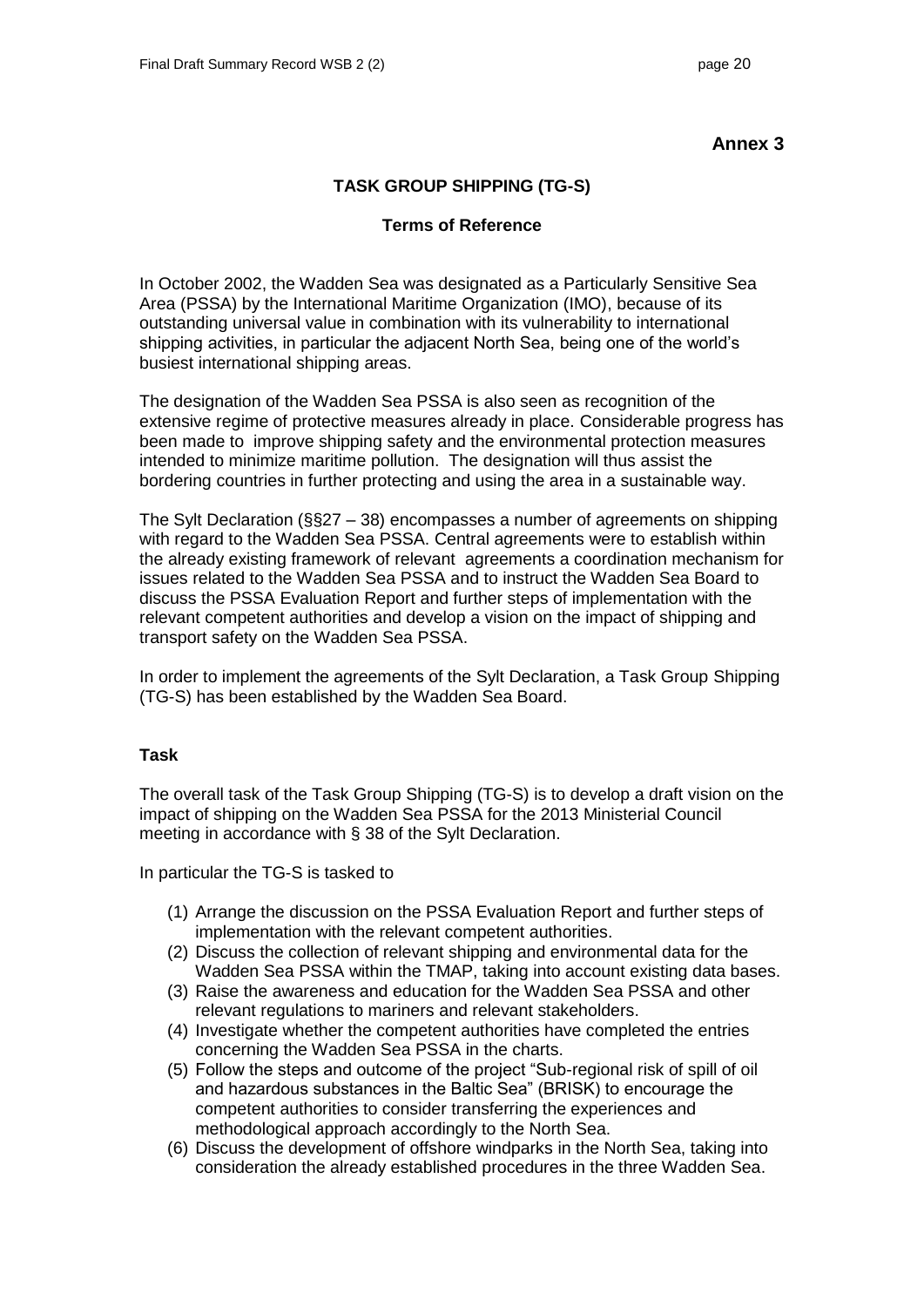- (7) Coordinate the information exchange relevant for the Wadden Sea within the Bonn Agreement respectively, in order to ensure coordination between the Wadden Sea PSSA and e.g. the DenGerNeth Agreement.
- (8) Coordinate the information exchange between the competent authorities, as well as the stakeholders, including the WSF, and the implementation steps following the agreements of the Sylt Declaration.
- (9) Develop a draft vision for the Wadden Sea PSSA based also on the aforementioned points.

## **Composition**

The TG-S will be composed of a chair appointed by the Wadden Sea Board and in general 2members from each country representing the competent authorities and the competent authorities of the Trilateral Wadden Sea Cooperation. The CWSS will act as secretariat for the TG-S.

## **Output**

- (1) Draft vision for the Wadden Sea PSSA for consideration by the Wadden Sea Board and subsequent submission to the 2013 Ministerial Council meeting.
- (2) Coordination DGN Agreement and Wadden Sea PSSA.
- (3) Assessment of the necessity to implement overall risk analysis for the Wadden Sea PSSA.

### **Budget**

The TG-S has to deliver a budget for the elaboration of the draft vision to ensure that the necessary expertise is made available for the drafting of the Wadden Sea PSSA vision.

### **Reporting Schedule**

The TG-S will deliver a draft vision on the impact of shipping and safety on the Wadden Sea PSSA for the 2013 Ministerial Council meeting 6 months preceding this meeting, i.e. 1 April 2013.

The TG-S will deliver a report on the workshop with responsible authorities and the further workshop with stakeholders until WSB 11-1.

The TG-S will deliver a progress report on its activities including a proposal for the contents and approach to the development of the draft PSSA Vision to WSB 12-1.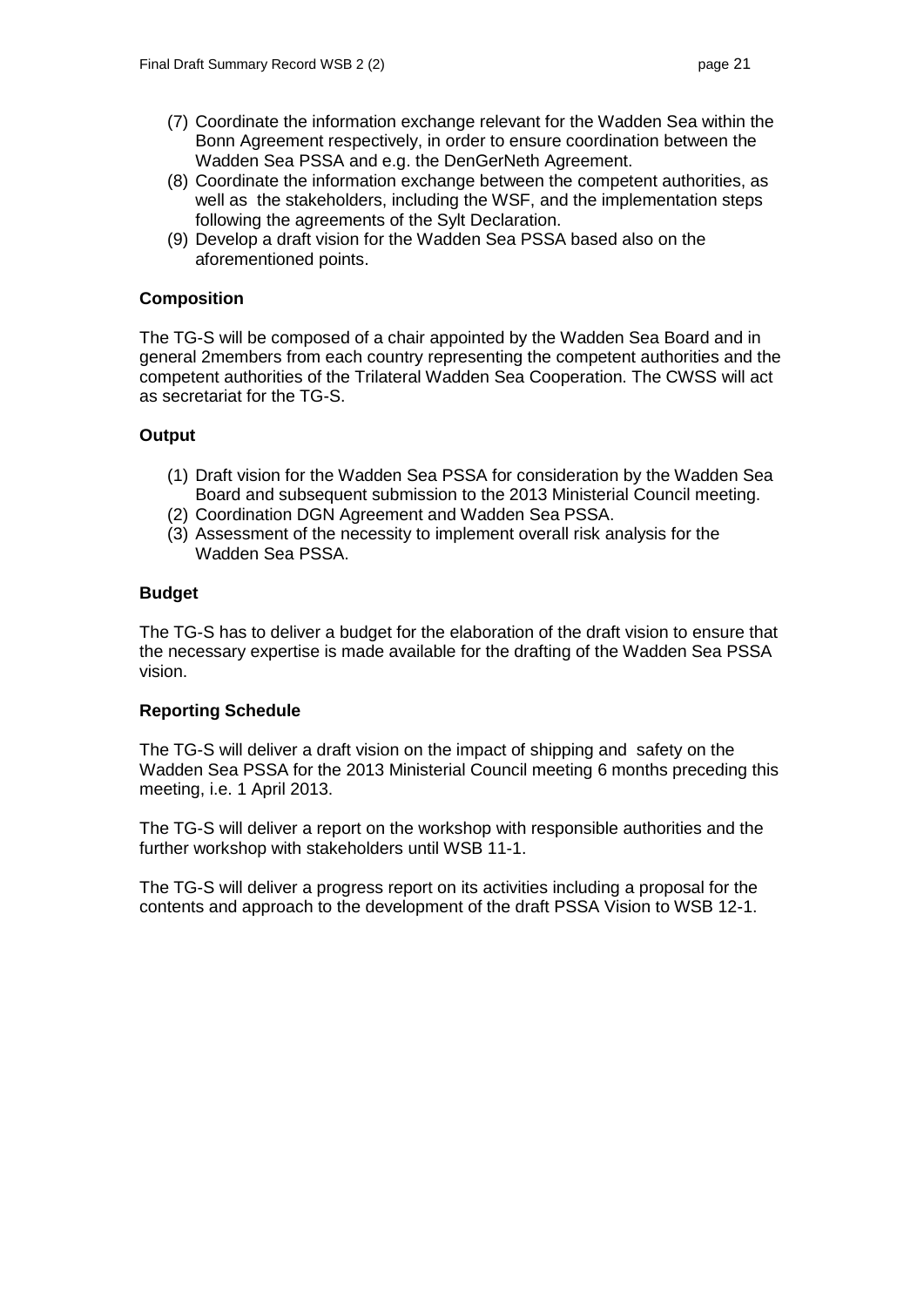## **TASK GROUP WORLD HERITAGE (TG-WH)**

## **Terms of Reference**

In June 2009 the Dutch-German Wadden Sea was inscribed on the World Heritage List by the World Heritage Committee. The Committee also adopted a Statement of Outstanding Universal Value, which forms the basis for the future protection and management of the Property. Further the Committee decided to encourage Denmark to nominate its part of the Wadden Sea as soon as feasible, to request the elaboration and implementation of a Tourism Development Strategy, to implement a strict monitoring programme to control invasive species, and, finally, to request Germany and the Netherlands to strengthen cooperation on management and research activities with States Parties on the African Eurasian Flyways.

The Sylt Declaration §§ 3-6

- Welcomes the inscription of the Dutch-German Wadden Sea on the World Heritage List and acknowledges the Statement of Outstanding Universal Value,
- Agrees to start in the forthcoming period a possible nomination of the Danish Wadden Sea and the nomination of the Hamburg Wadden Sea National Park,
- Instructs the Board to initiate and organize the development of an overall Sustainable Tourism Development Strategy for the Wadden Sea World Heritage Site, and as a first step to adopt a Wadden Sea Communication and Marketing Programme 2010-13,
- Engages a close cooperation with the African Eurasian Waterbird Agreement (AEWA) and establish cooperation for the protection and management of migratory birds relying on the Wadden Sea.

Furthermore, the Sylt Declaration instructs the Board to develop a common strategy for dealing with invasive species until the next Conference.

The Wadden Sea Board has established the Task Group World Heritage (TG-WH) to coordinate and oversee activities and developments with regard to the Wadden Sea World Heritage.

## **Tasks**

- (1) Elaborate, coordinate and oversee the implement of the Wadden Sea World Heritage Communication and Marketing Programme 2010 – 13.
- (2) Supervise the adherence to the Statement of Outstanding Universal Value.
- (3) Coordinate and oversee the elaboration of nomination basis for the possible extension of the World Heritage property.
- (4) Coordinate the activities with regard to the information on the property.
- (5) Coordinate the international activities of the Wadden Sea World Heritage.

## **Composition**

The Task Group shall consist, in principle, of a representatives of the Federal Ministry for the Environment, Nature Conservation and Nuclear Safety (BMU) and the Federal Agency for Nature Conservation (BfN), state ministries and national park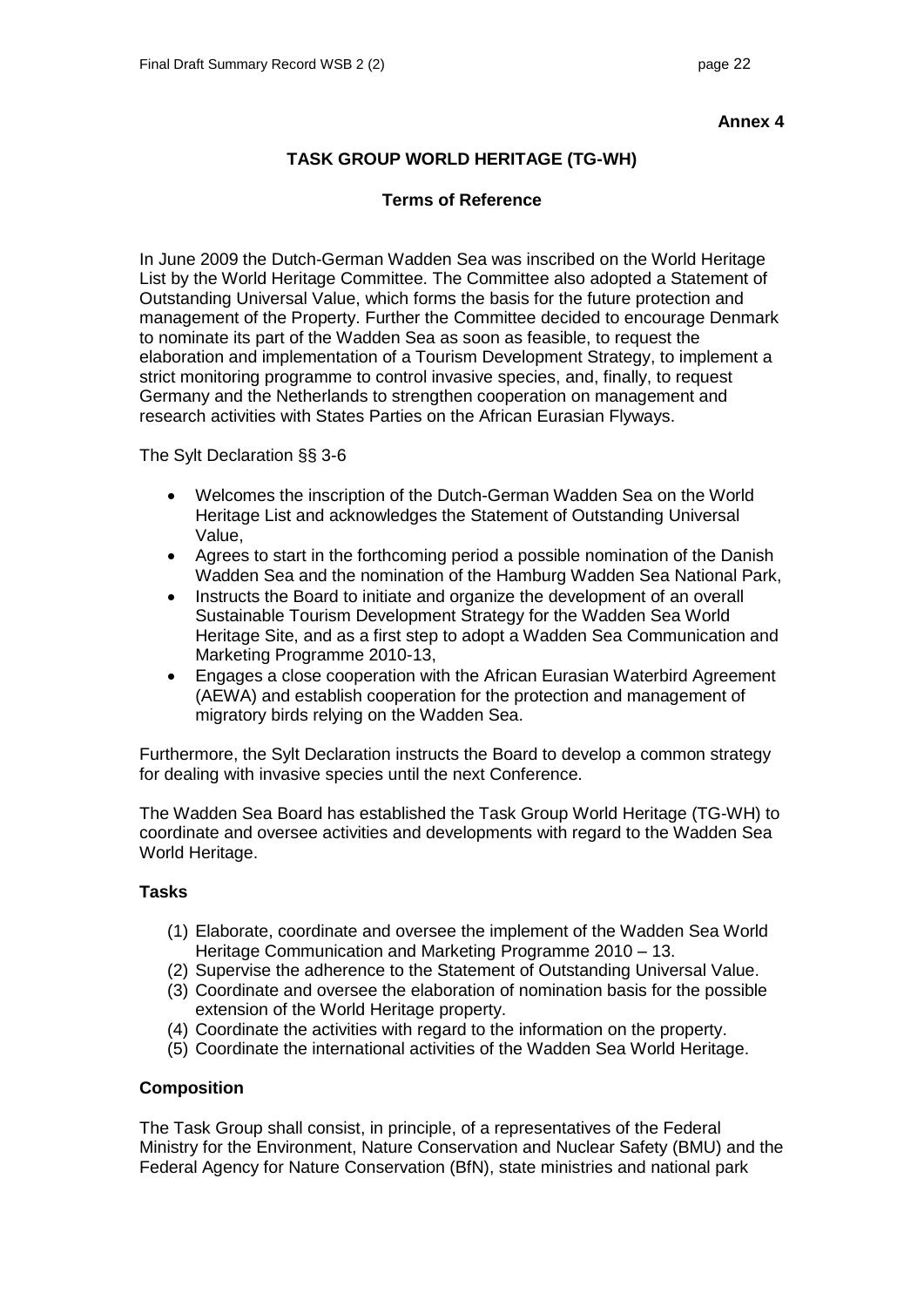authorities in Germany, the responsible ministry and regional authorities in The Netherlands. Denmark will participate as observer. The Task Group will be chaired by the CWSS.

## **Output**

Annual Progress Report to the Wadden Sea Board on the Wadden Sea World Heritage property.

# **Budget**

Communication and Marketing Programme.

## **Reporting Schedule**

Progress statements to the meetings of the WSB.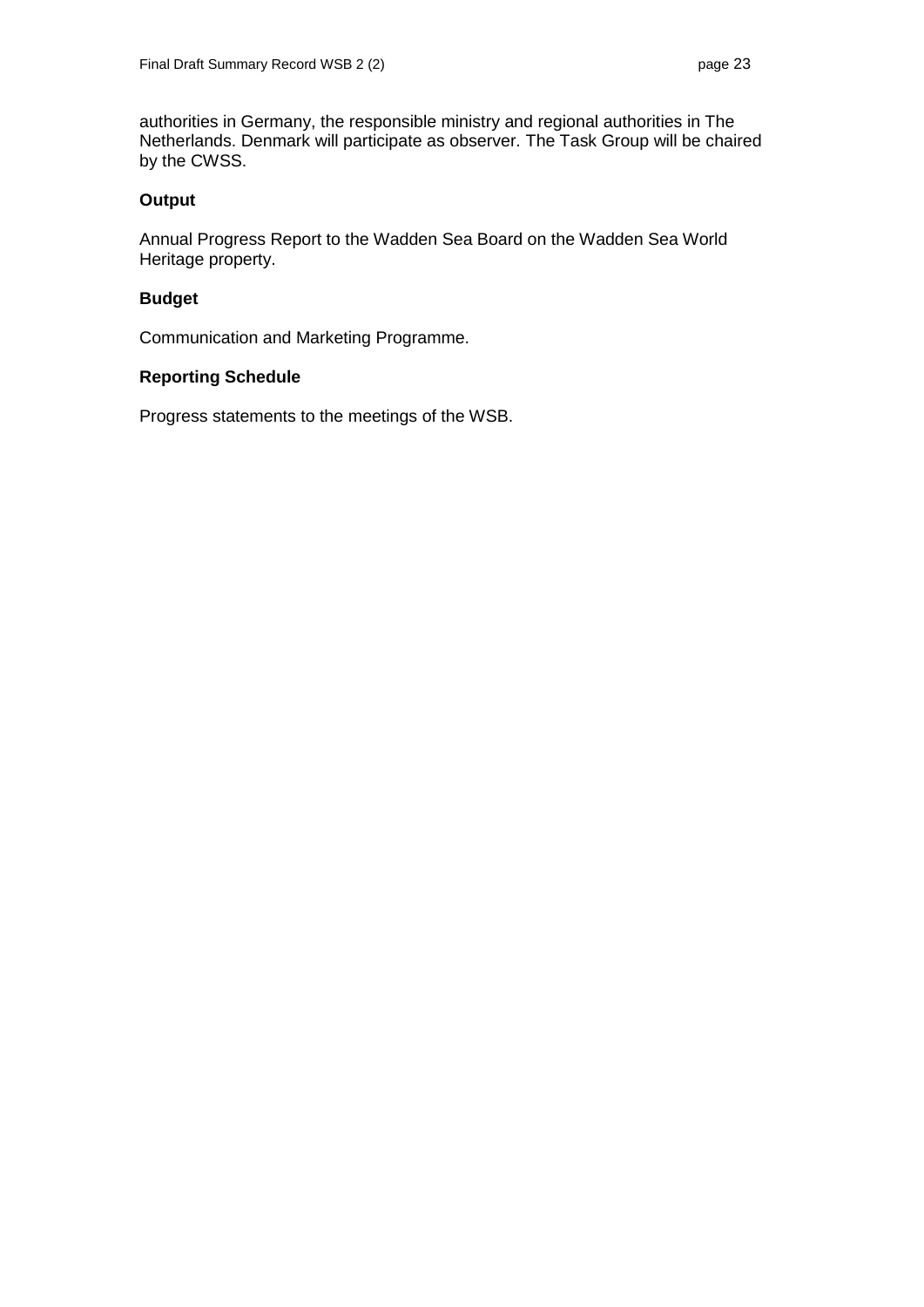# **TASK GROUP SUSTAINABLE TOURISM STRATEGY (TG-STS)**

## **Terms of Reference**

On 26<sup>th</sup> June 2009 the Dutch-German Wadden Sea was inscribed on the World Heritage List by the World Heritage Committee at its 33<sup>rd</sup> Session in Seville, Spain. The Committee in its decision requests the State Parties of Germany and the Netherlands to prepare and implement an overall Tourism Development Strategy for the property that fully considers the integrity and ecological requirements of the property and that provides a consistent approach to tourism operations in the property.

At the Sylt Conference (§5 Sylt Council Declaration) Ministers agreed to "instruct the Board to initiate and organize the development of an overall Sustainable Tourism Development Strategy for the Wadden Sea World Heritage Site, in order to meet the request of the World Heritage Committee, the Hamburg Wadden Sea National Park, and the Danish National Park, pending formal approval by its forthcoming board, and as a first step to adopt a Wadden Sea Communication and Marketing Programme 2010-13".

The Sustainable Tourism Strategy Task Group (TG-STS) has been established by the Wadden Sea Board (WSB) in order to implement the decision of the Wadden Sea Ministerial Council and to coordinate and support relevant ongoing activities in the field of Wadden Sea tourism and related communication and marketing.

### **Task**

- (1) Elaborate, coordinate and implement a project for the elaboration of a draft Sustainable Tourism Development Strategy including an Action Plan as stipulated in the Sylt Declaration based on a participatory approach.
- (2) Promote and enhance the cooperation between the partners to further support and promote sustainable tourism including the exchange of relevant information and coordination of regional projects.
- (3) Coordinate and evaluate relevant communication and marketing activities including implementing joint campaigns and product development including further developing of the World Heritage brand with the partners.
- (4) Develop proposals for and coordinate the financing of relevant activities and seek appropriate funding.
- (5) Ensure coordination with activities in the field of tourism in the context of the World Heritage Convention and with activities of the World Heritage Task Group (WHTG).

## **Composition**

The TG-STS shall be composed of representatives from relevant government authorities, the tourism sector and nature NGOs, i.e. two - four representatives per region (1-2 GO, 1-2 tourism and marketing sector depending on the regional structure) and 2 green NGOs (WWF, Waddenvereniging). Representation within and